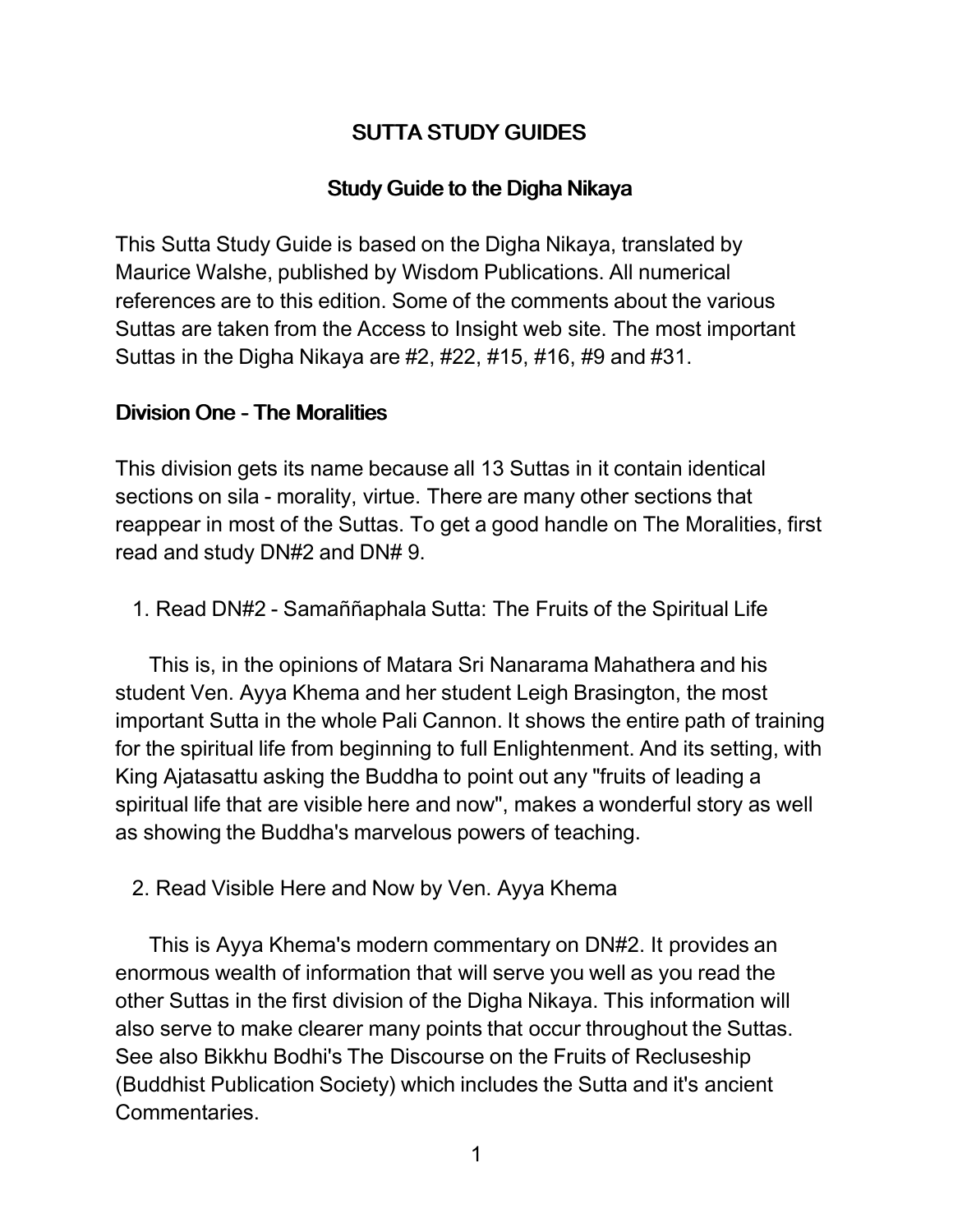3. Now reread DN#2 - Samaññaphala Sutta: The Fruits of the Spiritual Life

4. Read DN#9 - Potthapada Sutta: States of Consciousness

Notice the parts of DN#9 that are the same as DN#2. Notice that Jhanas 1 - 7 are discussed as well as Nirodha, rather than just Jhanas 1 - 4 as in DN#2. Notice the discussion on Not-Self that occurs in the last half of this Sutta.

5. Now read Who is My-Self by Ven. Ayya Khema

This is Ayya Khema's modern commentary on DN#9. It provides a great deal of clarification about the Jhanas and the Buddha's teaching on Not-Self.

6. Reread DN#9 - Potthapada Sutta: States of Consciousness

Having read these two Suttas and Ayya Khema's commentaries on them, you are now ready to dive into the other 11 Suttas that make up the first division of the Digha Nikaya.

7. Read DN#1 - Brahmajala Sutta: The Supreme Net of What the Teaching is Not

In this Sutta, the Buddha describes all 62 possible views of the Self - The Supreme Net of Views - and shows that they are all false. The 62 views are expansions of the various views of Self that Potthapada proposed in DN#9. See also Bikkhu Bodhi's The All Embracing Net of Views (Buddhist Publication Society) which includes the Sutta and it's ancient Commentaries.

8. Now you can read DN#3 - DN#8. Your previous study in the Digha Nikaya will make these quite accessible since they cover much the same ground.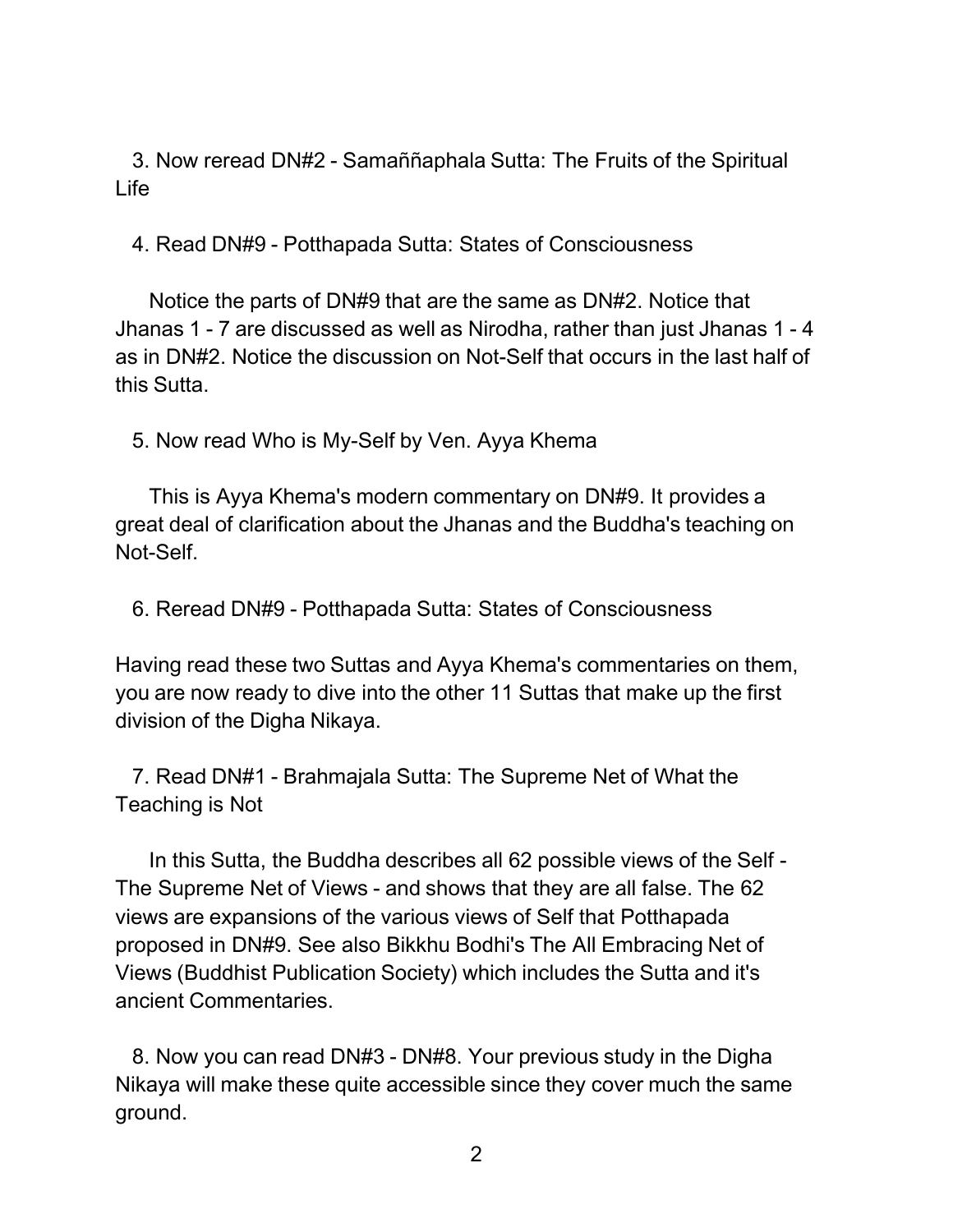#### 9. Read DN#10 - Subha Sutta: Virtue, Concentration and Wisdom

This Sutta is a summary of the three training of the Buddha's path: Virtue, Concentration and Wisdom. It was given by Ananda after the Buddha had died. It's importance is that the training is here distilled to it's essence with very little extra story, and that it is given by someone other than the Buddha. This will be easy reading after all the previous Suttas.

10. Read DN#11 - Kevaddha Sutta: What the Brahma Didn't Know

This discourse explores the role of miracles and conversations with heavenly beings as a possible basis for faith and belief. The Buddha does not deny the reality of such experiences, but he points out that of all possible miracles - the only reliable one is the miracle of instruction in the proper training of the mind. As for heavenly beings, they are subject to greed, anger, and delusion, and so the information they give is not necessarily trustworthy. Thus the only valid basis for faith is the instruction that, when followed, brings about the end of one's own mental defilements. The tale that concludes the discourse is one of the finest examples of the early Buddhist sense of humor. It probably was a separate discourse at one time, perhaps also given to Kevaddha, that was later tacked onto the end of the "Miracle of Instruction" sutta. The verse at the end of this tale is an important early description of non-duality.

Note that the section on the iddhis - supernormal powers - found at DN#2:85 - 96 do not appear in this Sutta; this may not be clear because of the ellipsis in the Wisdom edition.

11. Read DN#12 - Lohicca Sutta: Good and Bad Teachers

A non-Buddhist poses some good questions: If Dhamma is something that one must realize for oneself, then what is the role of a teacher? Are there any teachers who don't deserve some sort of criticism? The Buddha's reply includes a sweeping summary of the entire path of practice.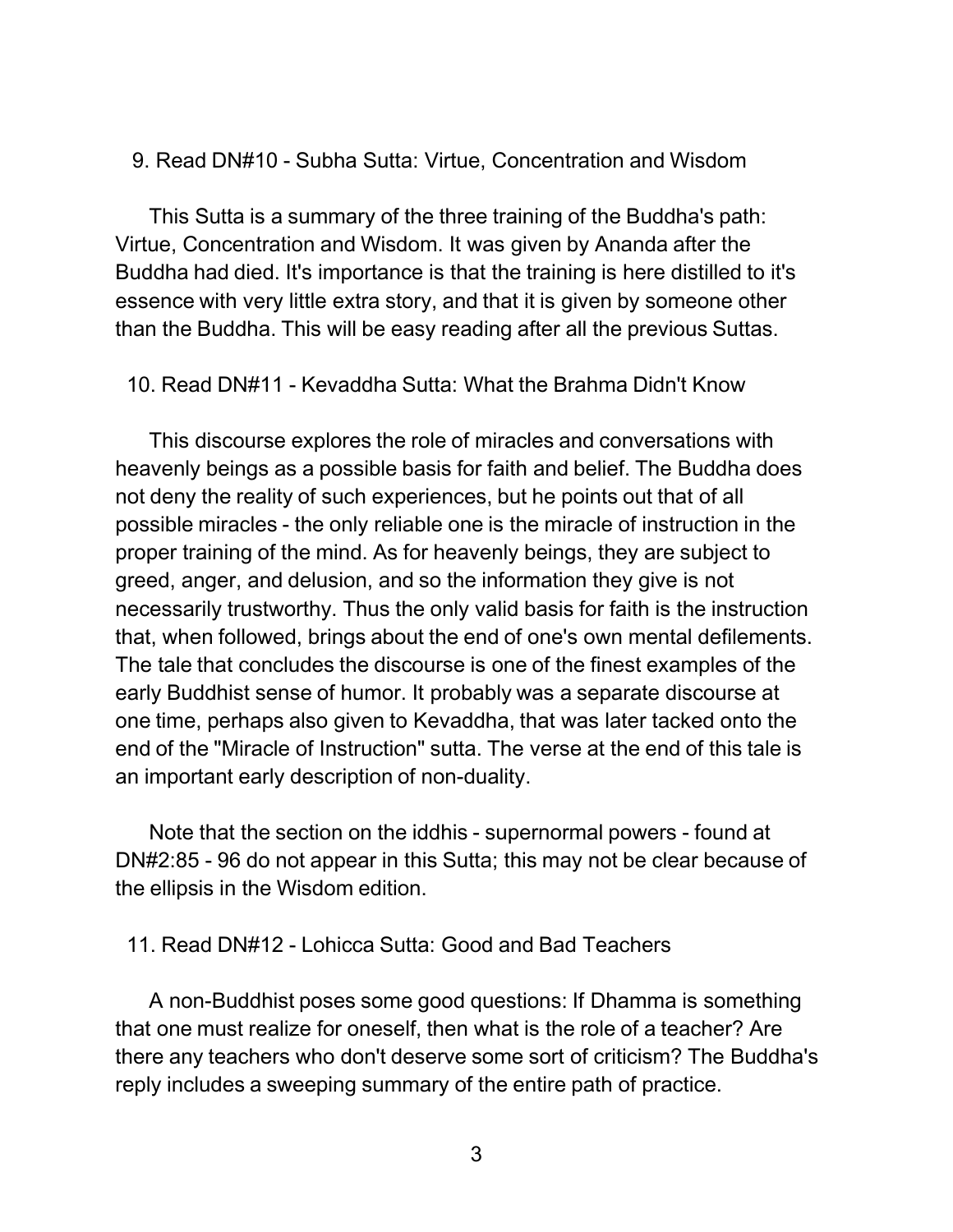## 12. Read DN#13 - Tevijja Sutta: The Threefold Knowledge

Notice that this Sutta only discusses the training up thru the 1st Jhana. And that here the 1st Jhana is used as a basis from which to generate the Four Supreme Emotions - The Brahma Viharas - The Divine Abodes. By dwelling with a mind full of these emotions, one can enter the Realm of Brahma. It's important to note that in this sutta, the Buddha is using "the Realm of Brahma" as a metaphor for Nibbana - a point missed by the mainstream Theravadan tradition as well as by early translators.

#### Division Two - The Great Division

This division gets its name because many of the Suttas in this division have Maha (Great) as part of their title. The "Great" refers to their length, but it also is fitting because many of these Suttas are of great importance and make great reading. DN#15, DN#16 and DN#22 are the most important ones in this division.

1. Read DN#14 - Mahapadana Sutta: The Great Discourse on the Lineage

This Sutta mentions the previous Buddhas of our aeon and tells the story of the previous Buddha Vipassi. It is interesting mythology, but also notice that sections 2.17 - 2.22 describe his enlightenment. His story very closely parallels our Buddha's story and Vipassi's enlightenment comes about because he is able to formulate and penetrate Dependent Origination. See also my essay on this Sutta.

2. Read The Translator's Introduction to the Mahanidana Sutta which can be found at the Access to Insight web site.

3. Read DN#15 - Mahanidana Sutta: The Great Discourse on Origination

Here we have Dependent Origination described in detail in the the Digha Nikaya. Notice that the description is first formulated "backwards" starting from Death and going to Birth, Becoming, etc. Notice that the Six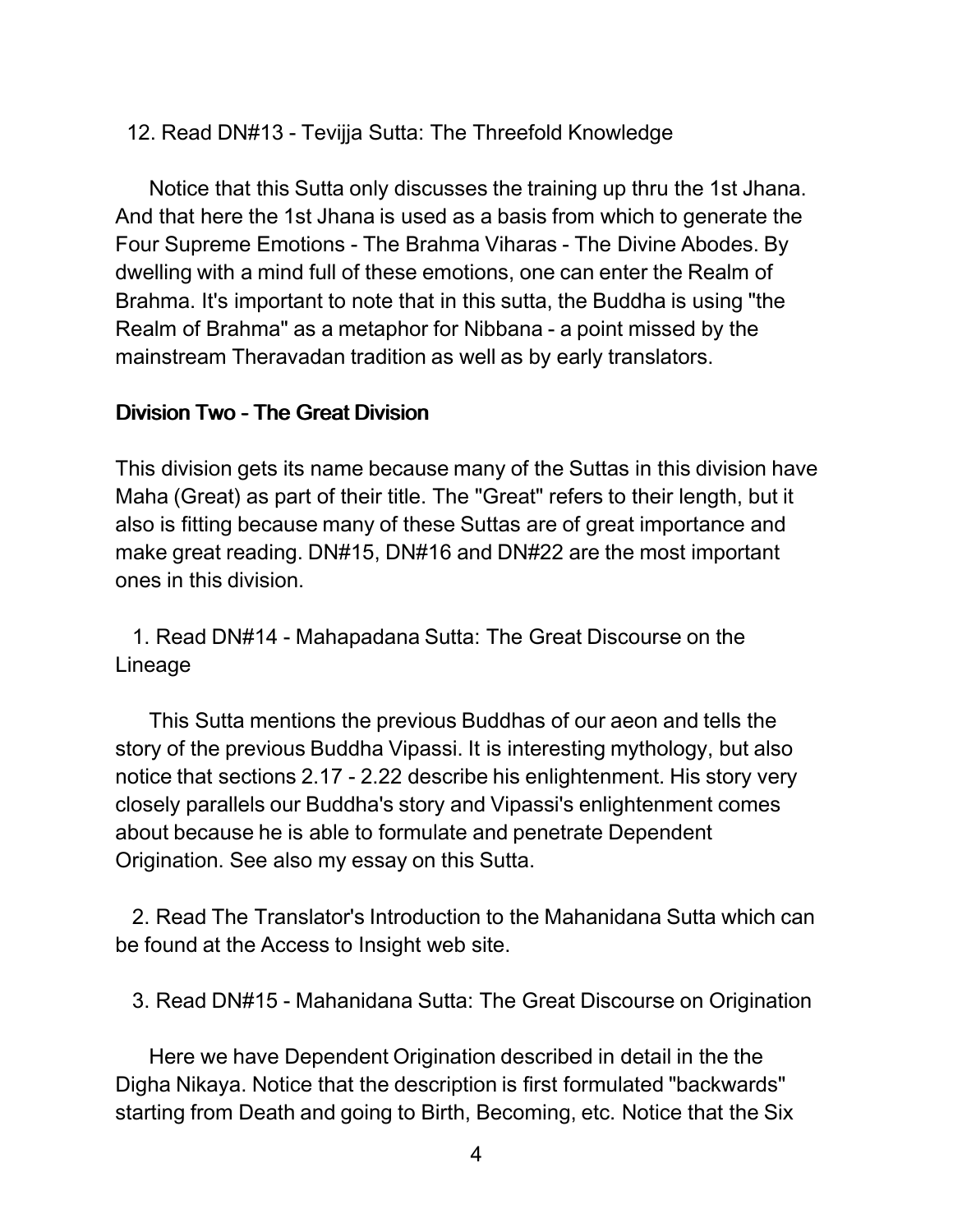Sense-Bases are left out(!). Also this formulation only goes back to the mutual conditioning of Mind-and-Body and Consciousness. This formulation (but with the Six Sense-Bases included) is probably the oldest formulation; the usual twelve links starting with Ignorance and Karminc Formations preceding Consciousness and Mind-and-Body is probably a later teaching that the Buddha came up with after he had penetrated the 10 reverse-link formulation during his quest for Enlightenment.

The second half of this Sutta contains another teaching on Not-Self. This extremely important teaching shows that the Not-Self concept (called Emptiness in the Mahayana traditions of Tibetan and Zen Buddhism) rests upon seeing all phenomena as dependently originating - including "Me".

4. Read Sister Vajira's Introduction to the Mahaparinibbana Sutta which can be found near the beginning of the version of the Sutta at the Access to Insight web site.

5. Read DN#16 - Mahaparinibbana Sutta: The Great Passing of the Buddha

This is the longest Sutta of them all. It contains much historical information as well as teachings. Notice how as the Buddha and Ananda traveled westward on the Buddha's last journey, he frequently gave discourses on Morality, Concentration and Wisdom - the theme of DN#2 - #12. I also have written an essay on this Sutta.

6. DN#17 - Mahasudassana Sutta: The Great Splendor

tells the story in full detail that was briefly alluded to by the Buddha at DN#16:5.17-18.

7. DN#18, #19, #20 and #21 are all mythological in nature. Although they do not measure up to the quality of other Suttas in this division, they are nonetheless interesting for their cosmological disclosures. Be sure and read Walshe's introduction to Buddhist cosmology on pages 37 - 42 before reading these Suttas.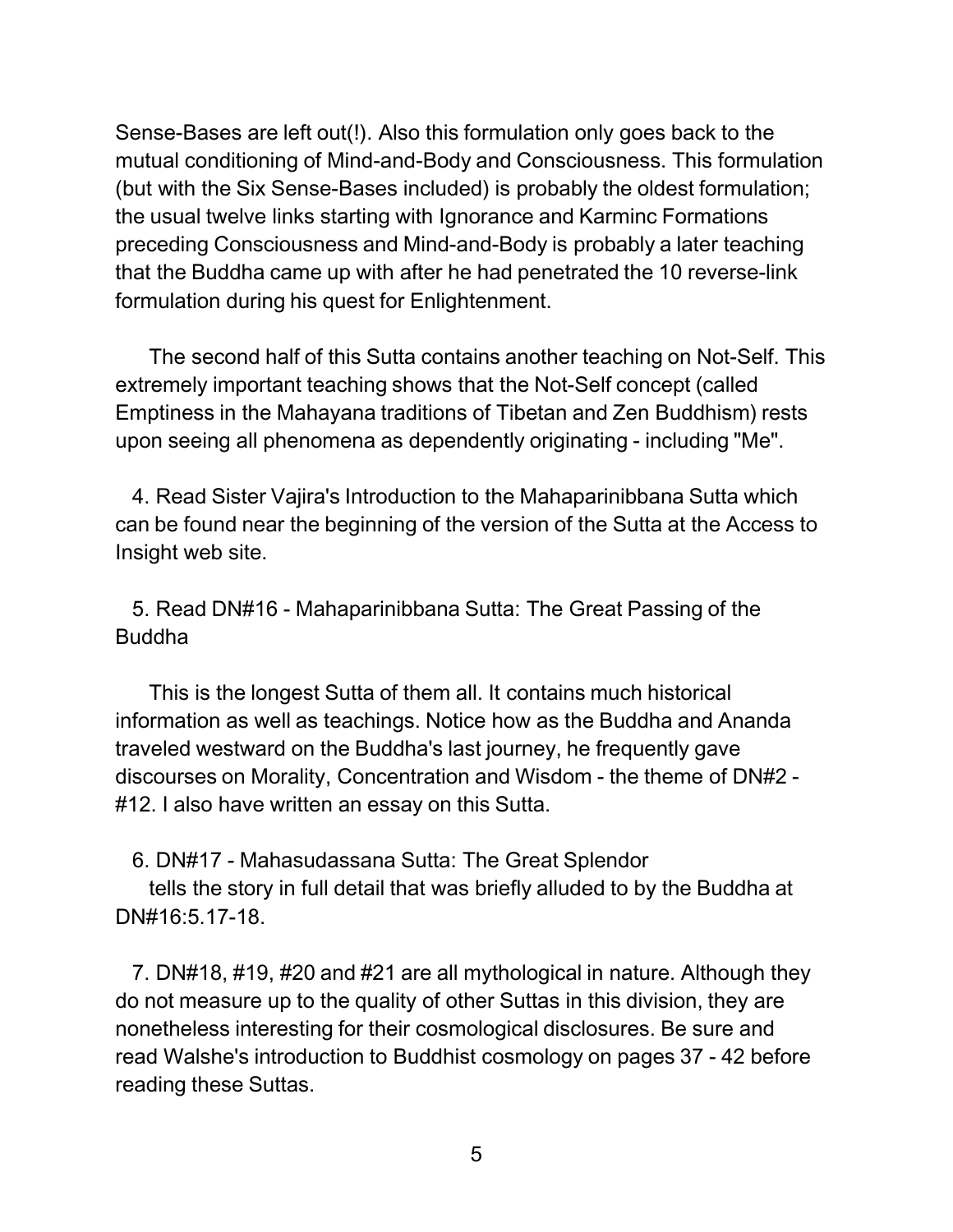8. Read DN#22 - Mahasatipatthana Sutta: The Four Foundations of **Mindfulness** 

Many people consider this to be the most important Sutta in the entire Pali Cannon. You should read it in Walshe's translation, then read the translation by Thanissaro Bhikkhu at the Access to Insight web site.

9. Read Satipatthana by Analayo

A thorough and insightful guide to this deceptively simple yet profound teaching.

10. Read The Heart of Buddhist Meditation by Nyanaponika, Nyanaponika Thera

This wonderful book is another modern commentary on the Mahasatipatthana Sutta. In addition to the commentary, there is another translation plus a nice selection of other Suttas. You might also read Four Foundations of Mindfulness by U Silananda.

11. There are three more translations of most of the Mahasatipatthana Sutta at MN#10 of Selected Suttas from the Majjhima Nikaya including the translation at The Foundations of Mindfulness by Nyanasatta Thera. You can never study this Sutta too much.

12. Read DN#23 - The Payasi Sutta

This Sutta, spoken by Ven. Kumara-Kassapa, is noteworthy for all the little parables Kassapa uses to convince Prince Payasi to give up his wrong view.

#### Division Three - The Patika Division

This division gets its name from the first Sutta in the division. The Suttas here are by and large not as fine as found earlier in the Digha Nikaya. DN#28, DN#29 and DN#31 are the best of the bunch.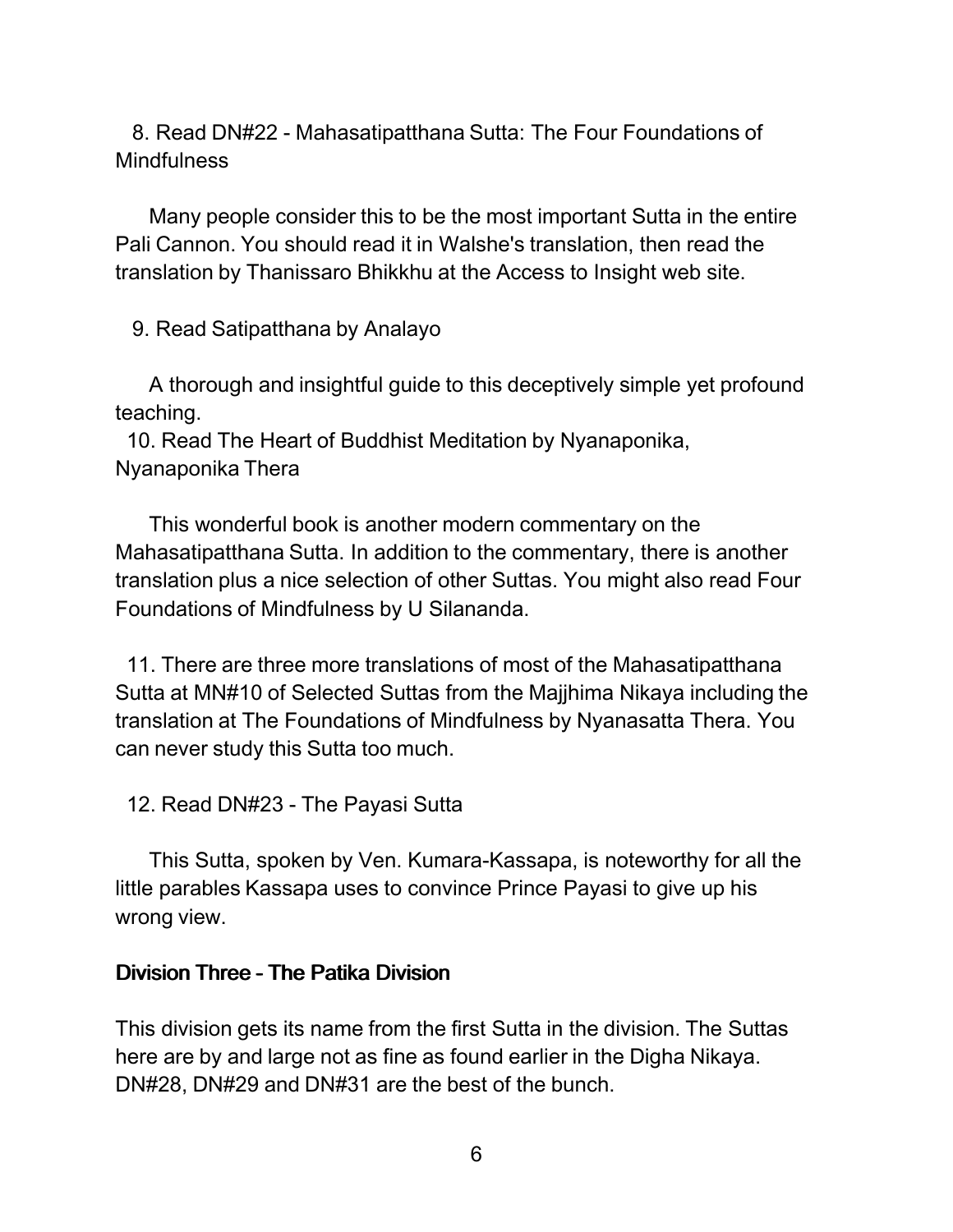1. DN#24 and DN#25 are both about other teachers who think they can best the Buddha; of course they fail.

The first 6 sections of DN#24 appear to be a coherent sutta on its own. After that, DN#24 goes downhill with tacked on bits contradicting earlier bits. Not unamusing, as Maurice Walshe says.

2. First read my essay on DN#26 and #27, then read these two Suttas - Cakkavatti-Sihanada Sutta and Aggañña Sutta - if you wish.

3. Read DN#28 - Sampasadaniya Sutta: Serene Faith

Ven. Sariputta proclaims his faith in the teaching of the Buddha and backs up his claim with well explained understanding.

4. Read DN#29 - Pasadika Sutta: The Delightful Discourse

is about good and bad teachers and also more on Not-Self. Notice that the Buddha did not use "No Self", he just pointed out that whatever anyone was claiming to be the self, was in fact dependently originated, and hence Not-Self.

5. DN#30 - Lakkhana Sutta: The Marks of a Great Man

The Brahmins at the time of the Buddha had a teaching that a "Great Man" had 32 special physical features. This Sutta indicates that the Buddha possessed all 32 of them. Note: long earlobes is NOT one of the 32 marks - they are due to wearing heavy earrings since birth - something royalty did in the time of the Buddha.

6. Read DN#31 - Sigalaka Sutta: Advice to Lay People

This is the famous Sutta giving the Buddha's advice to lay people definitely one of the stronger Suttas of this division.

7. DN#32 - Atanatiya Sutta: The Atanata Protective Verses

is not particular interesting; but see footnote 986 for the introduction to this Sutta in Walshe's translation.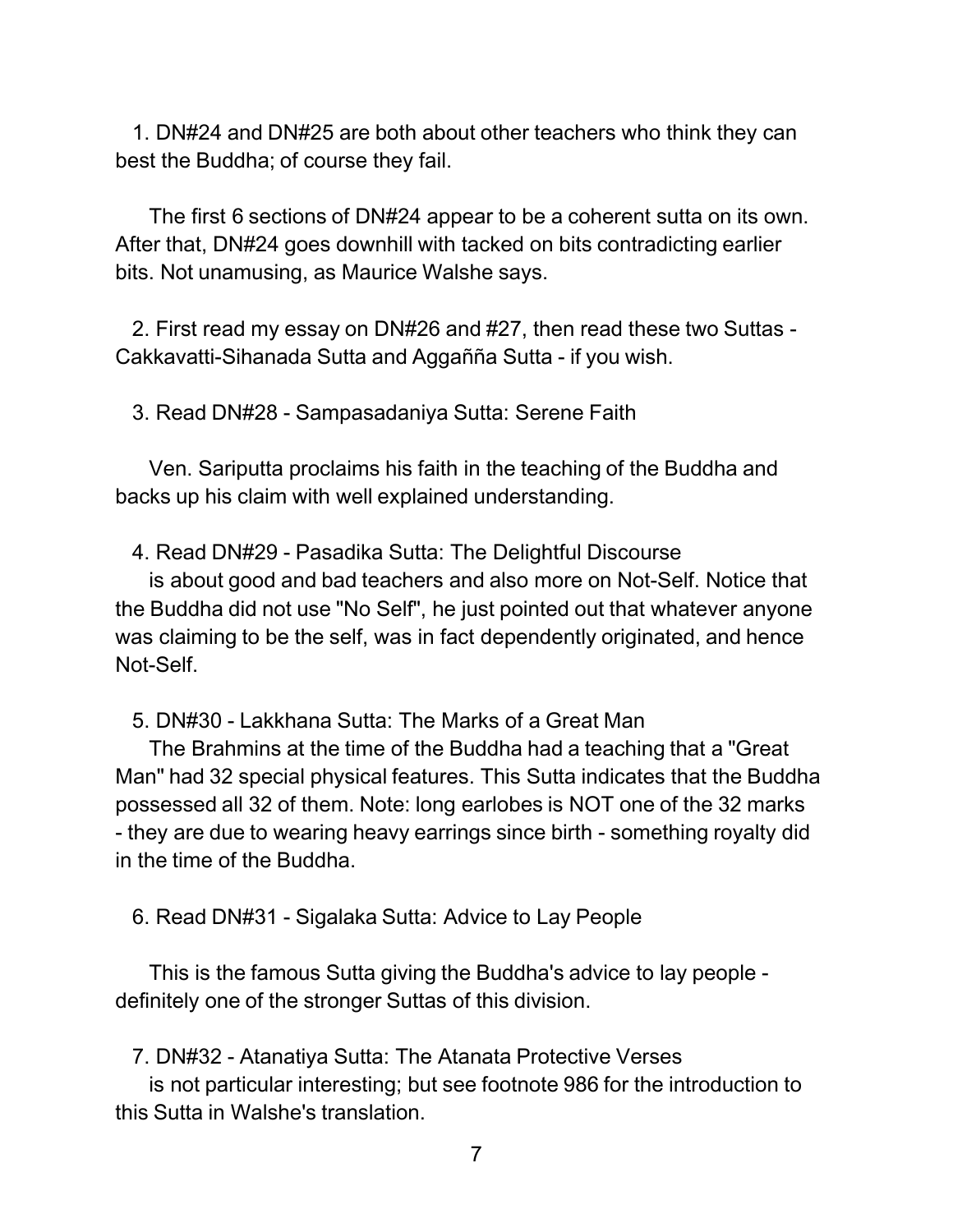8. DN#33 and DN#34 are Suttas full of lists-by-the-numbers. If you are looking for a particular list, you might find it here - otherwise, these are not so interesting.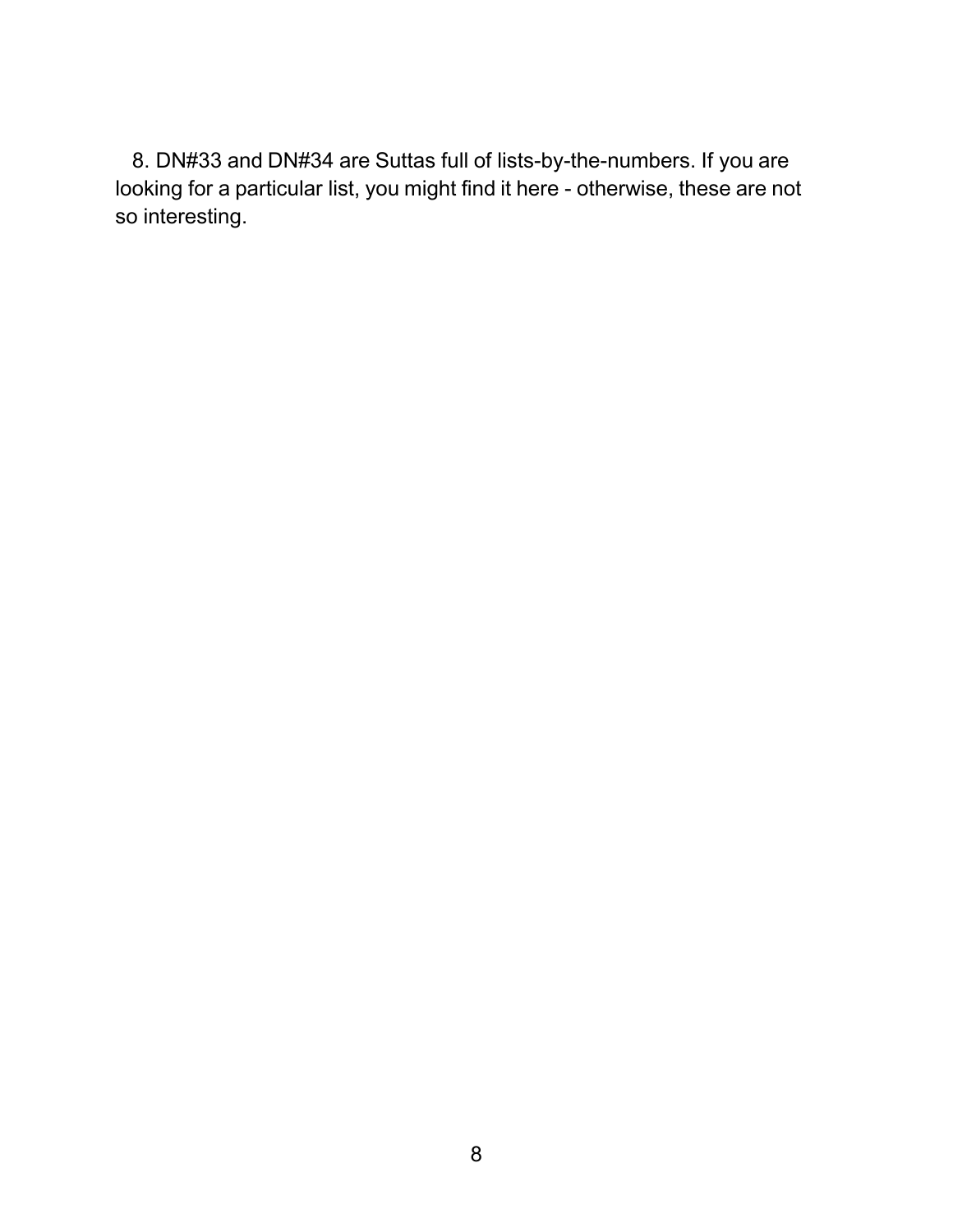## Study Guide to the Majjhima Nikaya

The Majjhima Nikaya is a collection of 152 suttas of a "middle length" covering a wide range of topics. It has been suggested that the suttas in this collection were intended as a set of study texts for newly ordained monks as they pursued spiritual development.

\*\*\*\*\*

\* MN 9 - Right View

Sariputta teaches the wholesome and the unwholesome, nutriment, 4 Noble Truths, 12 factors of Dependent Origination, and the taints.

\* MN 10 - The 4 Foundations of Mindfulness

This is one of the most important suttas; it outlines the path of practice in wonderful detail. See also DN 22.

\* MN 22 - The Simile of the Snake

Contains not only the simile of the snake, but the simile of the raft, a deep teaching on non-self, a description of the arahant, the teaching of only "dukkha and its ending", abandoning the aggregates, stages of enlightenment. See also MN 109.

\* MN 24 - The Relay Chariots

This sutta lays out the path of Insight. It forms the outline of the Visuddhimagga.

\* MN 38 - The Greater Discourse on the Destruction of Craving Dependent Origination in detail, the Training in brief.

\* MN 39 - The Greater Discourse at Assapura

The Training (the development of the spiritual path) in detail; attitude towards eating. See also MN 27 & 53.

\* MN 63 - The Shorter Discourse to Malunkyaputta

What the teaching is and is not; the simile of the poisoned arrow.

\* MN 86 - On Angulimala

A mass murderer becomes enlightened

\* MN 109 - The Greater Discourse on the Full Moon Night

Aggregates, clinging, personality view, realization of non-self; see also MN 22.

\* MN 118 - Mindfulness of Breathing

The 16 parts of meditation on the breath, the 7 factors of enlightenment.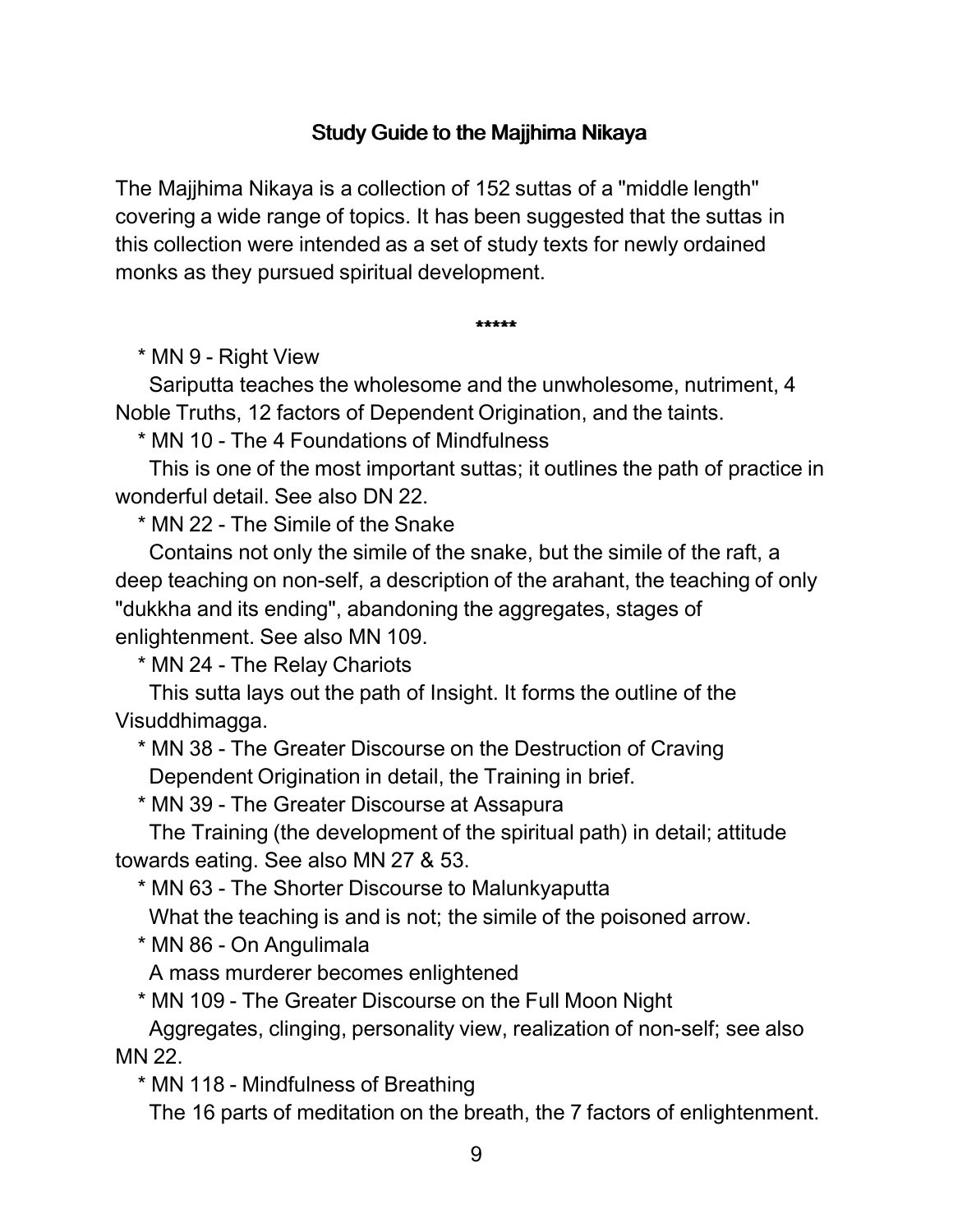[Bilingual excerpt here.]

\* MN 141 - The Exposition of the Truths Sariputta explains the 4 Noble Truths in detail.

\*\*\*\*

\* MN 26 - The Noble Search

The story of the Buddha's quest for Enlightenment.

\* MN 36 - The Greater Discourse to Saccaka

Another telling of the story of the Buddha's quest for Enlightenment.

\* MN 2 - All the Taints

7 methods for restraining and abandoning the fundamental defilements.

\* MN 7 - The Simile of the Cloth

The Buddha illustrates the difference between a deluded mind and a pure mind.

\* MN 18 - The Honeyball

Contact => Feeling => Perceptions => Thoughts => Mental Proliferations (papañca)

\* MN 20 - Removal of Distracting Thoughts

5 methods for dealing with distracting thoughts that may arise during meditation.

\* MN 27 - The Shorter Discourse on the Simile of the Elephant's Footprint The Training in detail.

\* MN 53 - The Disciple in Higher Training

Ananda teaches the Training in detail.

\* MN 60 - The Incontrovertible Teaching

The original formulation of what became known in the West as "Pascal's Wager".

\* MN 61 - Advice to Rahula at Ambalatthika

The Buddha admonishes his son Rahula on the dangers of lying; the importance of motives.

\* MN 62 - The Greater Discourse of Advice to Rahula

The Buddha teaches Rahula the 4 elements, mindfulness of breathing, and other topics.

\* MN 71,72,73 - Discourses to Vacchagotta

The 3 fold knowledges; the simile of the fire gone out; Vacchagotta's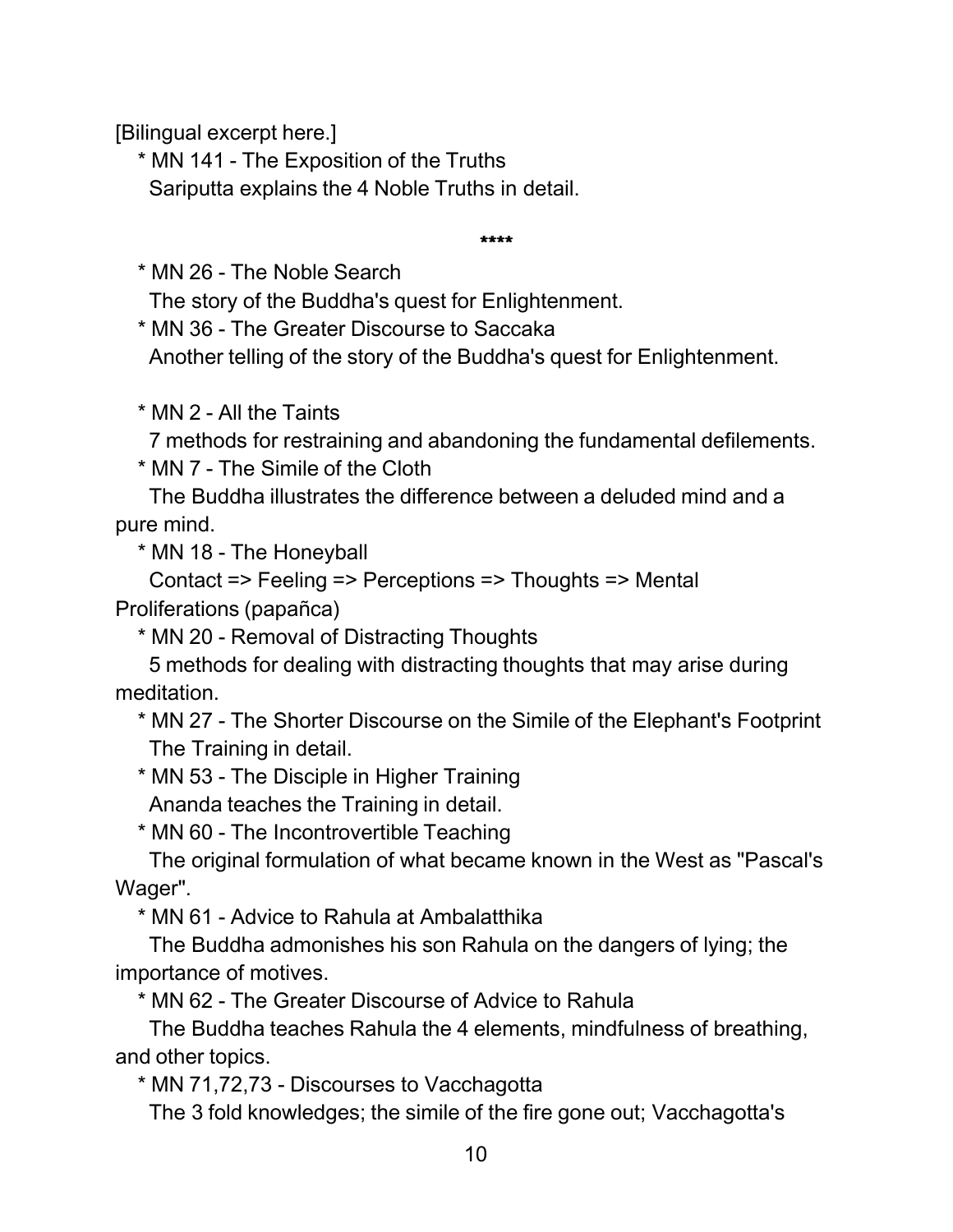conversion, training, and full enlightenment.

\* MN 121 - The Shorter Discourse on Voidness,

An early teaching on how a deep perception of emptiness leads to enlightenment.

\* MN 143 - Advice to Anathapindika

On his deathbed, Anathapindika hears a deep sermon on nonattachment from Sariputta.

\* MN 146 - Advice from Nandaka

Nandaka teaches the nuns about the 6 senses, dependent arising, 7 factors of enlightenment.

\* MN 148 & 149 - 6 Sets of 6 and The Great 6-fold Base

2 suttas on the 6 sense bases and how fully understanding what is happening with them leads to liberation.

\*\*\*

\* MN 8 - Effacement

The Jhanas are no big deal; moral behavior.

\* MN 13 - Mass of Suffering

Sensual Pleasures and the Danger therein.

\* MN 19 - Two Kinds of Thought

Unwholesome thoughts should be replaced with wholesome thoughts.

\* MN 28 - The Greater Discourse on the Simile of the Elephant's Footprint

Sariputta explains the 4 Noble Truths, the 4 Elements, 5 Aggregates which are dependently arisen.

\* MN 29 - The Greater Discourse on the Simile of the Heartwood

The goal - the heartwood - of the practice is the unshakeable deliverance of mind.

\* MN 33 - The Greater Discourse on the Cowherd

11 factors of spiritual growth.

\* MN 35 - The Shorter Discourse to Saccaka

A Debate; the 5 aggregates.

\* MN 37 - The Greater Discourse on the Destruction of Craving **Craving** 

\* MN 43 & 44 - Questions and Answers Q & A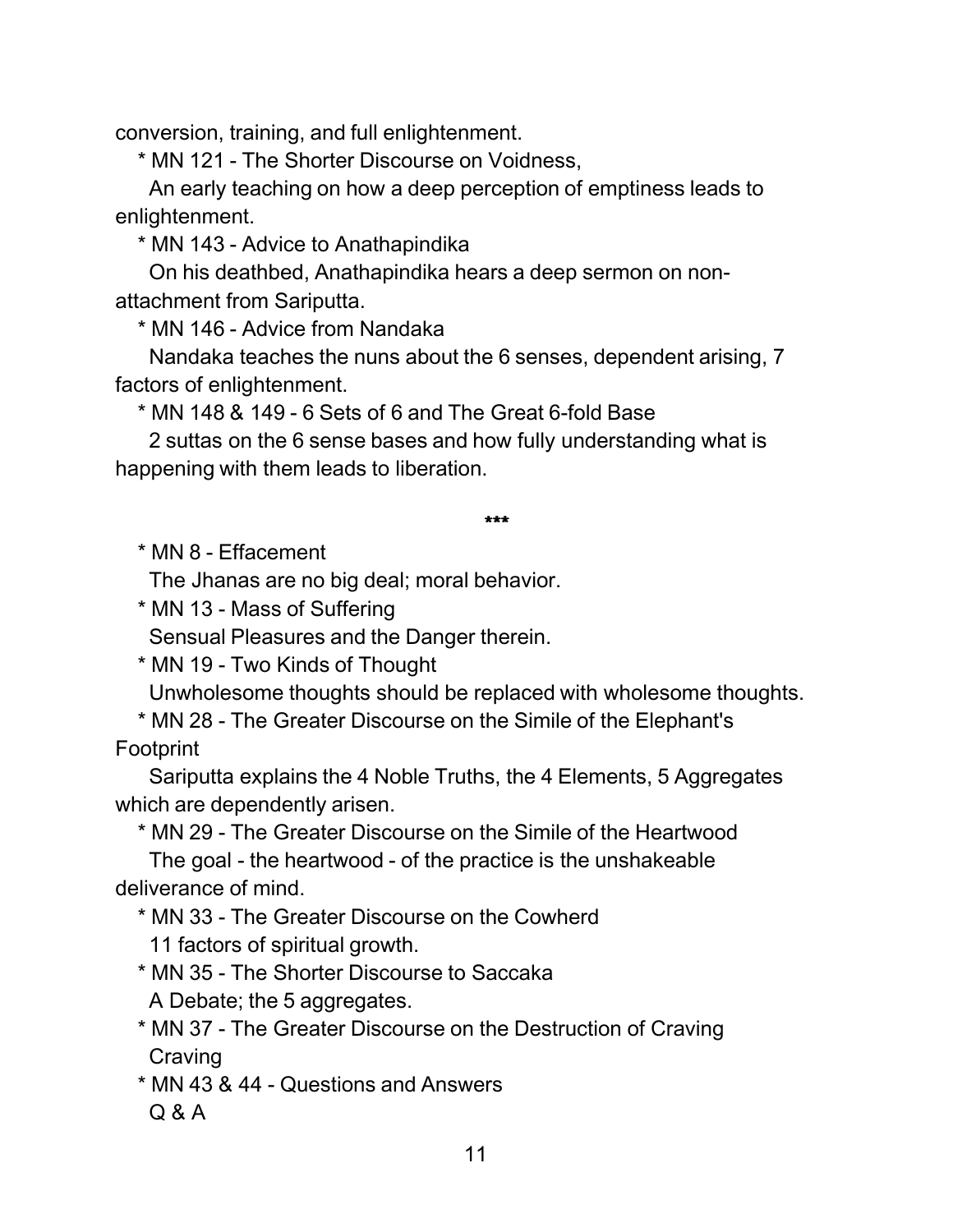\* MN 48 - At Kosambi

6 qualities that create love and respect, 7 knowledges from the fruit of stream entry.

\* MN 52 - The man from Atthakanagara

Any Jhana can lead to enlightenment; the Jhanas 1-4, the 4 highest emotions, the Jhanas 5-7.

\* MN 58 - To Prince Abhaya

Right Speech.

\* MN 64 - The Greater Discourse to Malunkyaputta

Abandoning the 5 lower fetters; using the factors of the 1st 7 Jhanas for insight work.

\* MN 87 - Born from those Who are Dear

How those who are dear to us bring us pain.

\* MN 95 - With Canki

How to seek the Truth.

\* MN 107 - To Ganaka Moggallana

The Training taught by "The Shower of the Way".

\* MN 112 - The Sixfold Purity

Description of the mind of an enlightened one. This sutta uses "consciousness" (viññana) in 4 different ways: as one of the 5 aggregates, as one of the 6 elements, as sense consciousness, and as mind (as the counterpart to body). [It is probably a late, composite sutta.]

\* MN 114 - To Be and To Not Be Cultivated

How to behave.

\* MN 117 - The great Forty

Right View explained in detail via its relationship to the other factors of the 8-fold Path.

\* MN 119 - Mindfulness of the Body

Mindfulness of the Body and its relationship to the Jhanas.

\* MN 125 - The Grade of the Tamed

The training of a disciple is like the training of an elephant.

\* MN 138 - The Exposition of a Summary

Don't get stuck on the senses; Jhanas; non-self leads to non-agitation cf. MN 22.

\* MN 145 - Advice to Punna

Guarding the senses; "What if someone abuses you?"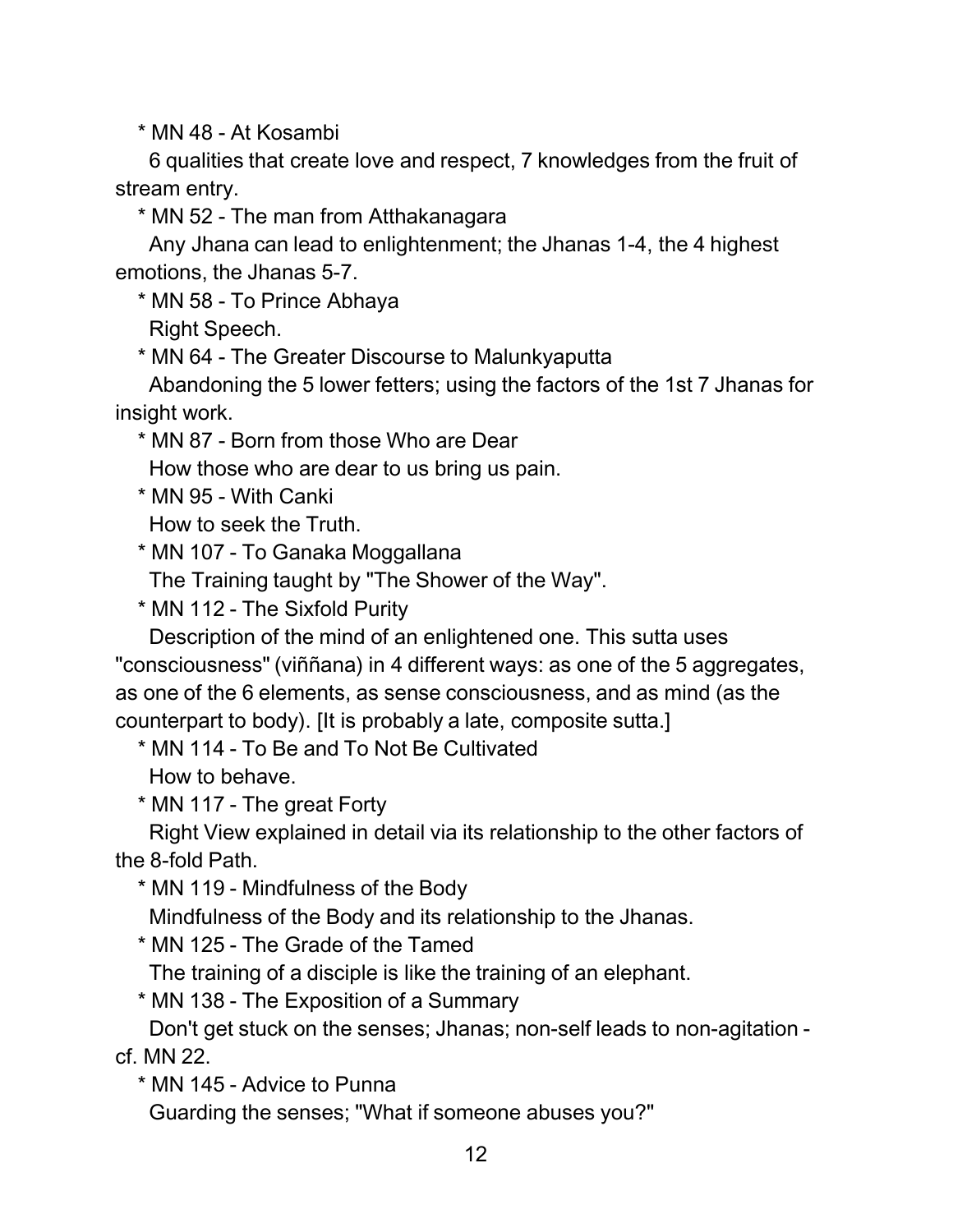\* MN 147 - Advice to Rahula

The Buddha's discourse on non-self that leads to his son's enlightenment.

\* MN 152 - The Development of the Faculties Guarding the senses.

\* MN 108 - With Gopaka Moggallana

After the Buddha's passing, Ananda teaches 10 qualities that inspire confidence in one who has them; right meditation.

\*\*

\* MN 15 - Check up on yourself

\* MN 31 - Congenial communal living

\* MN 40 - Morality

\* MN 47 - Qualities of a true teacher

\* MN 51 - Training path

\* MN 79 - "Let be the past, let be the future; I shall teach you Dhamma..."

\* MN 85 - Biographical information; 5 factors of striving

\* MN 106 - Jhanas 7 & 8 lead to Nibbana

\* MN 123 - The Buddha's birth myth

\* MN 131-134 - One fortunate attachment

\* MN 139 - The Middle Way, Right Speech, pleasures of the senses vs pleasure of the Jhanas

\*

\* MN 142 - Giving, including the 4 kinds of giving

\* MN 21 - The Simile of the Saw - Patience

\* MN 30 - Another heartwood sutta; contradicts MN 27, MN 29, DN 2, etc.

\* MN 55 - Eating meat

\* MN 56 - Debate with a Jain

\* MN 74 - How Sariputta became enlightened - version #1, Biographical information

\* MN 75 - Biographical information, Sense Pleasures

\* MN 77 - 37 Factors of Enlightenment; Jhanas plus Insight

\* MN 111 - One by One as They Occurred - How Sariputta became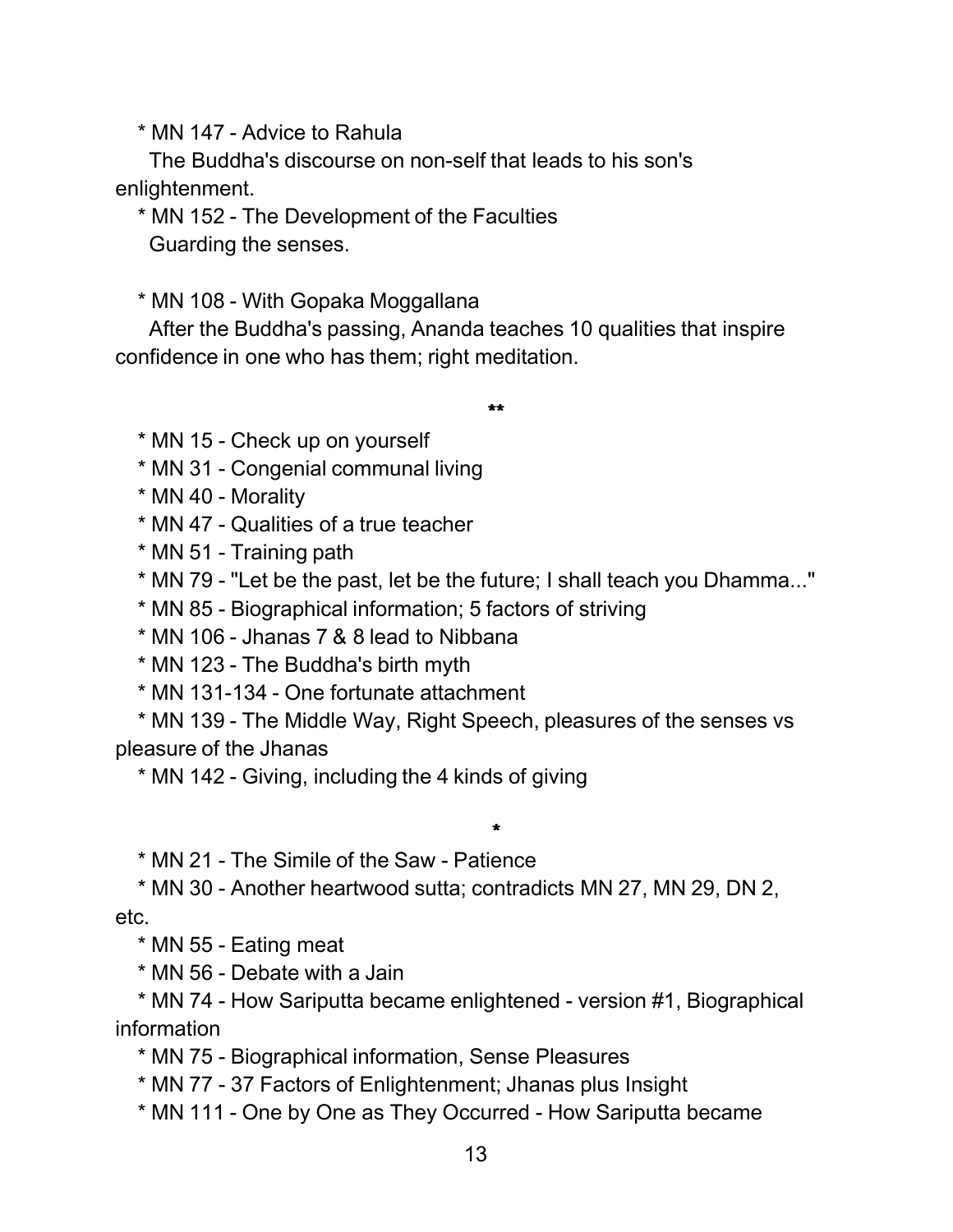enlightened - version #2.

\* MN 113 - Thinking that the Jhanas are a big deal is "untrue"

\* MN 115 - The elements, sense bases, dependent origination, possible and impossible situations

\* MN 127 - Instruction for the 5th Jhana

\* MN 128 - Living together, Biographical information; hindering mind states. A source (along with Dhp 1.5) of

"In this world hatred is never appeased by hatred; hatred is only appeased by love. This is an eternal law."

\* MN 140 - (Late sutta) 6 elements, 6 sense bases, 18 kinds of mental exploration, 4 foundations of enlightenment

\* MN 144 - A monk commits suicide and becomes enlightened as he dies.

\* MN 151 - Various aspects of the path.

#### Other Noteworthy

\* MN 1 - The Root of All Things - A very difficult to understand non-dual teaching.

\* MN 4 - Dealing with fear, Biographical information

\* MN 12 - Biographical information

\* MN 68 - The Buddha says that he doesn't declare the destination of one who has died to deceive or flatter people, but because it gladdens and inspires the faithful

\* MN 97 - Sariputta guides the brahmin Dhananjani to rebirth in the Bhrama-world via brahma vihara practice, but is reprimanded by the Buddha for not having taught him teachings that would lead to stream entry

\* MN 102 - Like DN 1, corrupted(?)

\* MN 129-130 - Heaven and Hell; 129 includes the simile of the blind sea turtle

\* MN 135 - How Karma fruits

\* MN 136 - Karma is complex

\* MN 84-101 - Various teaching about other religious beliefs.

Suttas that mention the Jhanas in a significant way

\* MN 4, 6, 8, 13, 19, 35, 30, 31, 36, 38, 43, 45, 53, 53, 59, 64, 65, 66, 76, 77, 78, 79, 85, 106, 107, 108, 111, 112, 113, 119, 121, 128, 137, 138, 139, 141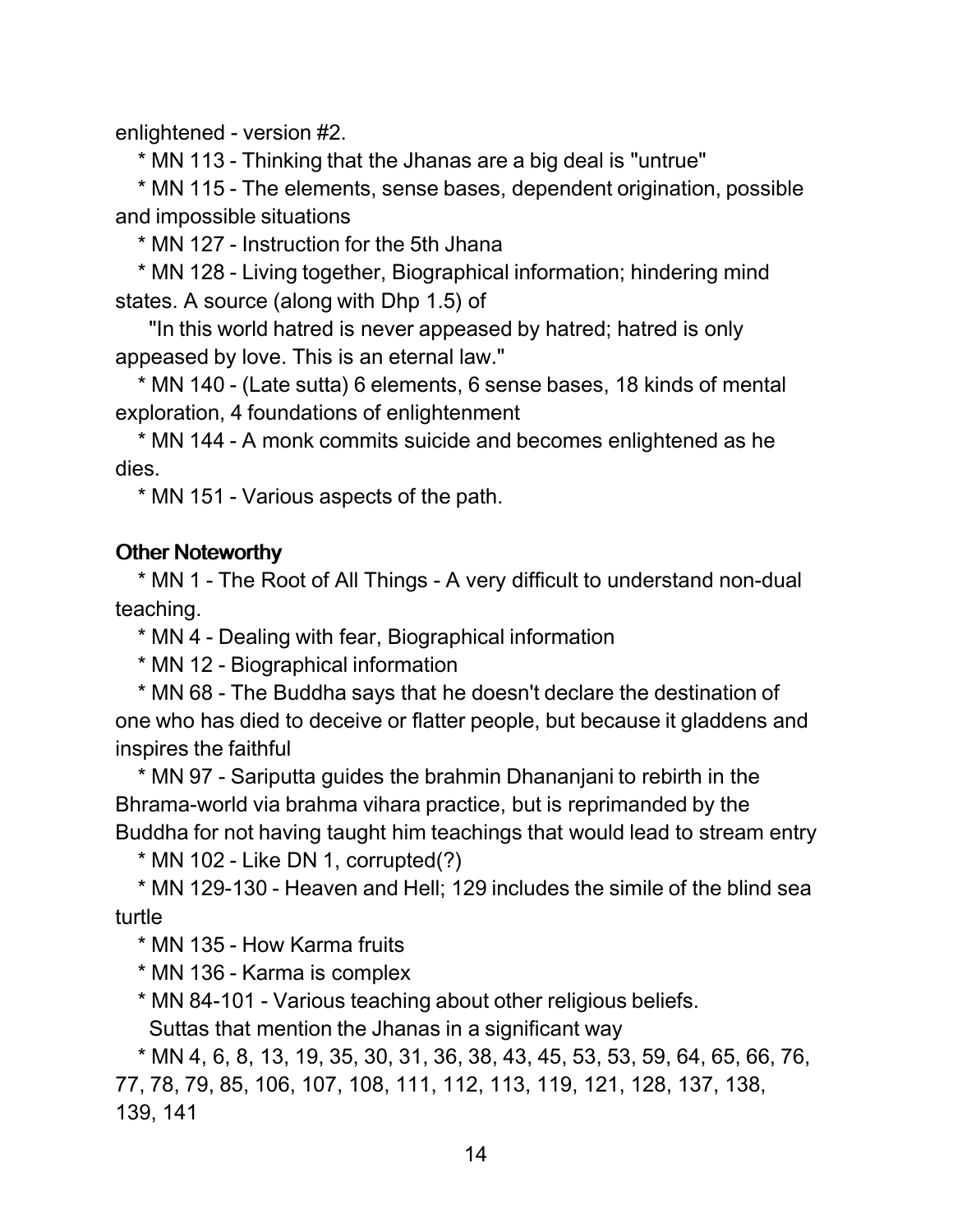Suttas with biographical information \* MN 26, 36; 4, 12, 74, 75, 85, 87, 100, 123, 128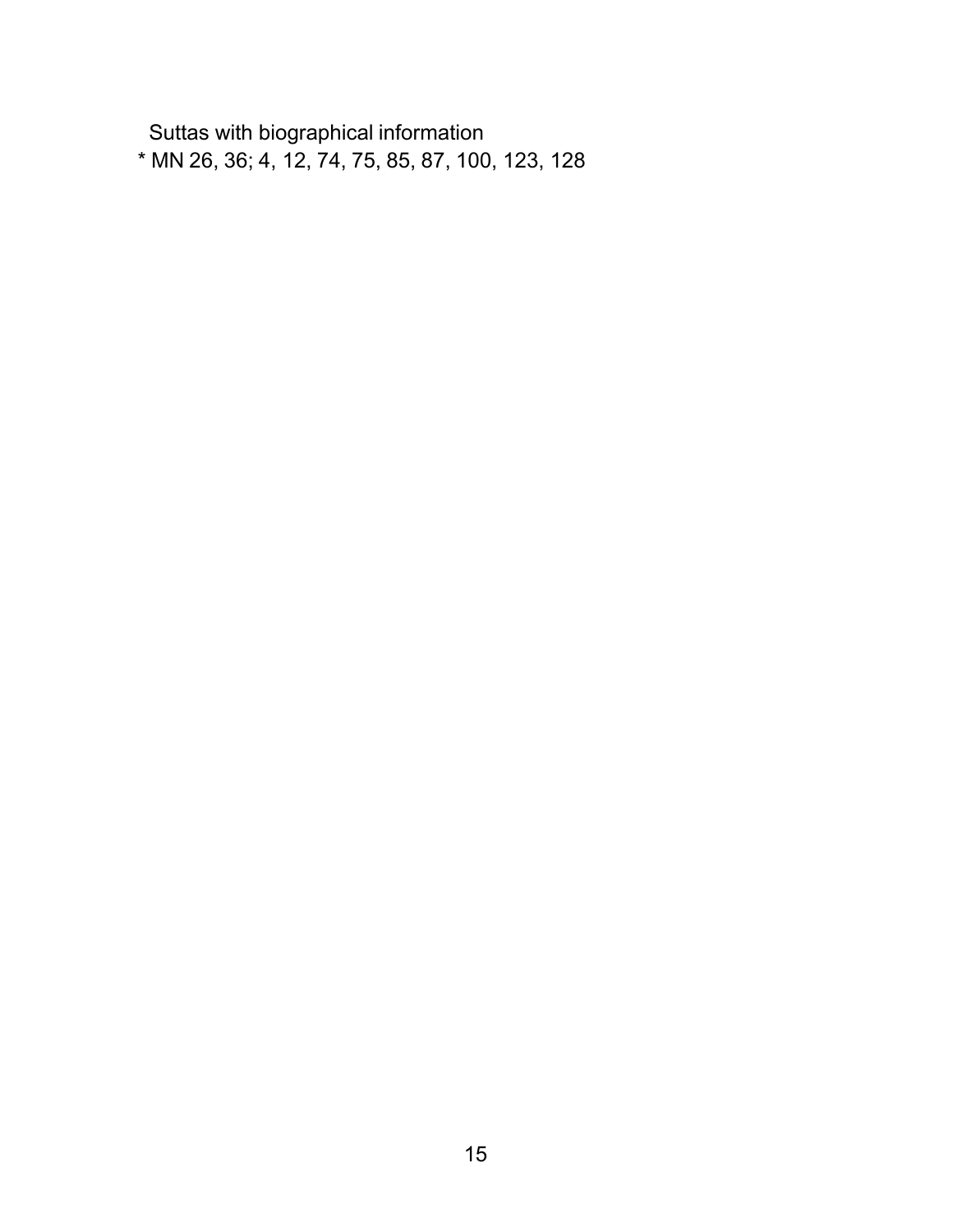## Study Guide to the Samyutta Nikaya

With 2889 suttas, the Samyutta Nikaya is a bit daunting, not only to read, but to try to come up with a way to study this wonderful mass of material. The suttas are divided into 56 books, with all the suttas in a book covering the same topic. Some of the topics are much more interesting than others, many contain much repetition. My personal favorite books are 12, 22, 35; reading these in their entirety would certainly make a good starting point.

What follows is a list, with perhaps a single line of notes, for the suttas I found the most interesting and helpful.

\* The first 11 books are not all that interesting, but here are a few interesting suttas.

1.1 "When I struggled, I was whirled about. When I stopped, I sank. And so I crossed over the flood without struggling, without stopping."

1.23&27 Both describe Nibbana. Where name-and-form cease without remainder (cf DN 11, MN 49 & SN 7.6)

2.17 Release from fear

2.26 You cannot travel to the end of the world; this fathom long carcass, endowed with perception and mind, is the world

3.4 All you own is your karmic resultants. "the merits and evil done, this is what is truly ones own."

3.8 "Each person holds oneself most dear."

3.17 The importance of diligence

3.25 4 mountains come from the 4 directions crusing all in their paths - i.e. aging and death are coming

5.1-10 All the nuns' verses are interesting; includes Kisagotami, Sariputta's 3 sisters, and Vajira's not-self simile of the chariot

6.1 Brahma Sahampati requests that the Buddha teach the Dhamma

7.2 The Buddha cleverly deals with another's anger

7.6 Again describing Nibbana as where name-and-form cease without remainder (cf SN 1.23 & 27 above)

8.4 Verses on extinguishing lust

8.5 Altho the prose is uninteresting, Ven. Vangisa's 4 verses on Right Speech are quite good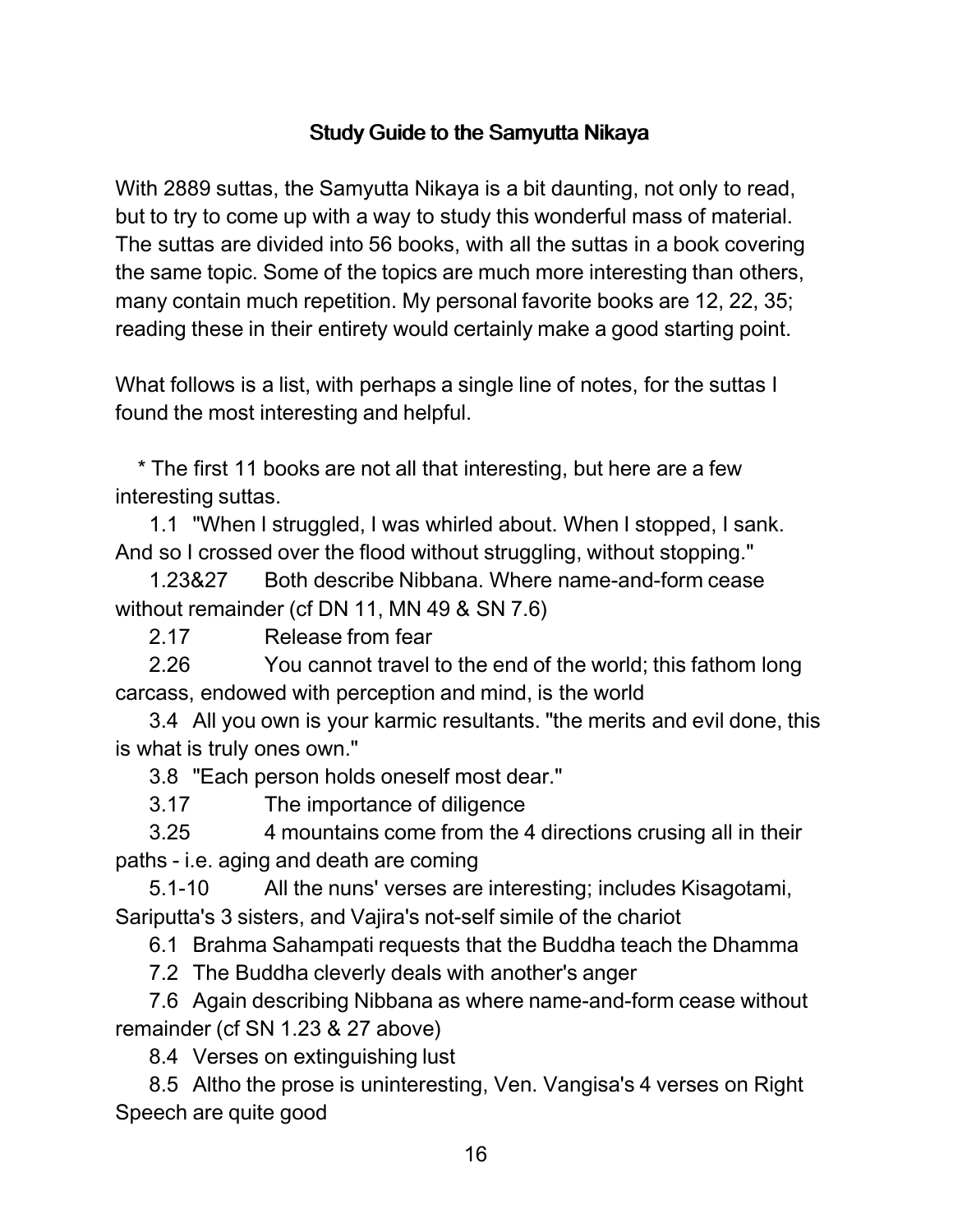10.8 How Anathapindika first met the Buddha

\* Book 12 is about Dependent Origination and contains much valuable information on this most important topic.

12.2 Details of Dependent Origination

12.10 Dependent Origination and Enlightenment (12 links)

12.15 Dependent Origination is Right View; also this is a very important teaching by the Buddha on Emptiness and the Middle Way. See 12.46, 47 & 48 for 3 more suttas on Dependent Origination as the middle way between extremes

12.17 Kassapa learns that dukkha arises via Dependent **Origination** 

12.23 Transcendental Dependent Origination

12.38-40 Volition and Dependent Origination

12.43 Dukkha and Dependent Origination

12.46 Kharma and Dependent Origination

12.51 Thorough Investigation

12.61 Body as self is easier to overcome than Mind as self;

monkey mind simile

12.64 At the end is the important simile (the house with no western wall) for consciousness not becoming established when there is no lust for nutriment

12.65 The Ancient City - very important (10 links)

12.66 Inward Exploration - Contains a simple (early?) formulation of Dependent Origination which is clearer & easier to understand than the 10 or 12 element formulations

12.67 The simile of the 2 sheaves leaning against each other as an explaination of how consciousness & mind-and-body are mutually dependent

12.70 Dependent Origination and the irrelevance of the magical powers

\* Books 13 - 21 contain only a few interesting suttas, but these are quite important.

- 15.5,6 The length of an Eon
- 15.7,8 The number of Eons that have passed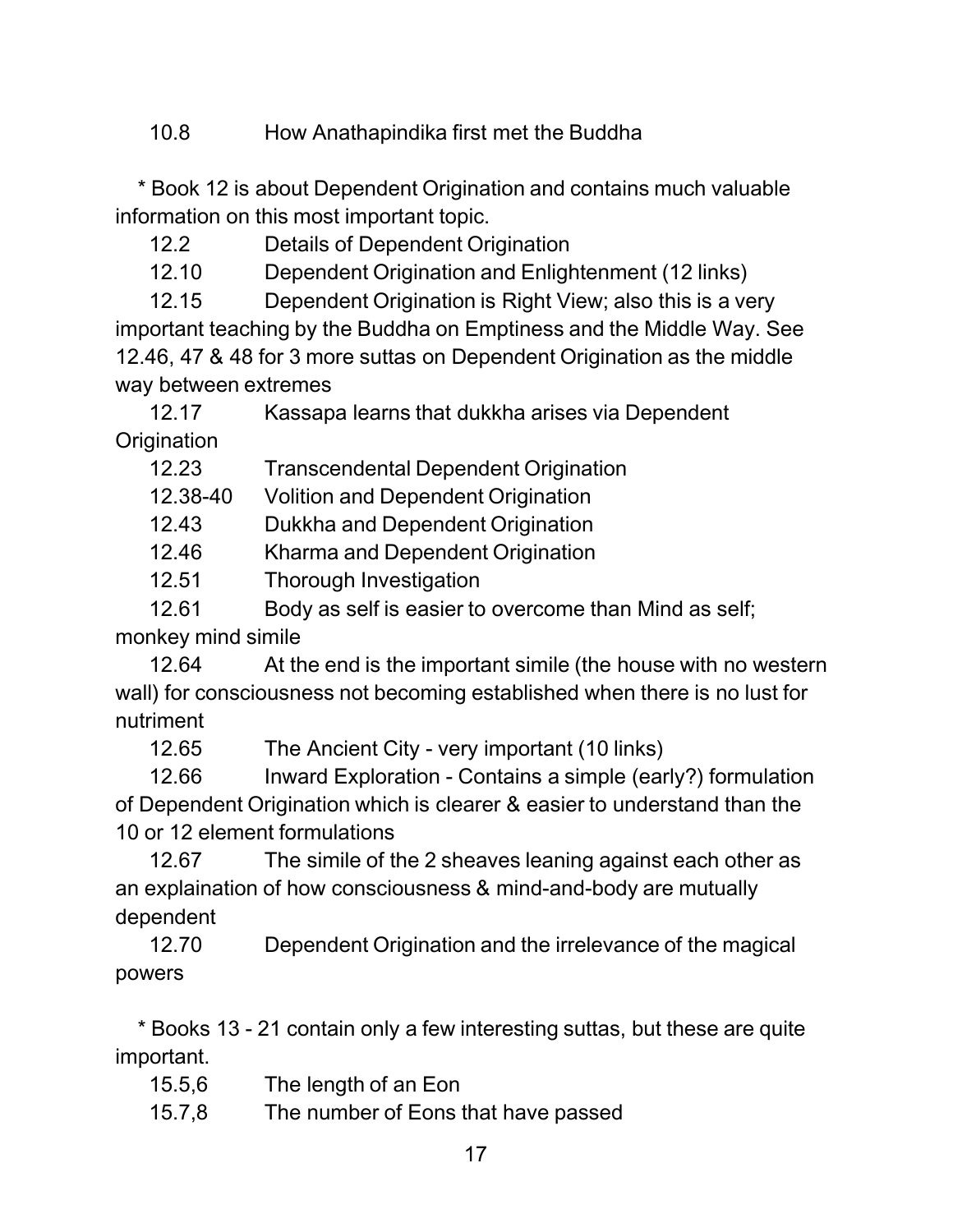15.10 The Heap of Bones

15.14-19 All beings have been your mother, father, brother, sister, son, daughter

16.1-13 The 13 suttas of the Maha Kassapa samyutta paints a vivid picture of this great disciple of the Buddha

16.3 The attitude to have when teaching the Dhamma

16.11 Mahakassapa's Enlightenment (and the incident after the Buddha's death of Mahakassapa referring to Ananda as a "youngster" and Ananda pointing out the grey hairs on his head)

16.13 Factors that bring about the Decline of the True Damma

20.2 Precious Human Birth. "Few are beings reborn among humans. Far more are those reborn elsewhere."

20.7 When the True Dhamma is replaced by mere poetry

21.1 The 2nd Jhana is Noble Silence since it is without thinking and examining. Makes the commentarial definition of vitakka and vicara as initial and sustained attention rather suspect

\* Book 22 is about the Aggregates, another very important topic

- 22.1
- 22.2

| 22.5 | Aggregates and Dependent Origination |  |  |
|------|--------------------------------------|--|--|
|------|--------------------------------------|--|--|

- 22.7-8 Aggregates and Dependent Origination
- 22.26 Enlightenment and the Aggregates
- 22.27-29 more on gratification
- 22.37-38 Aggregates and Arising & Ceasing
- 22.43 How to be an Island
- 22.53 22.55 "It might not be"
- 22.56
- 22.57 Definition of Aggregates
- 22.59 The 2nd Discourse. Not Self
- 22.79 Definitions plus Examples
- 22.80

22.60

- 22.81 37 Factors of Enlightenment plus View of Self
- 22.82 Same as MN 109 excellent discussion of the aggerates,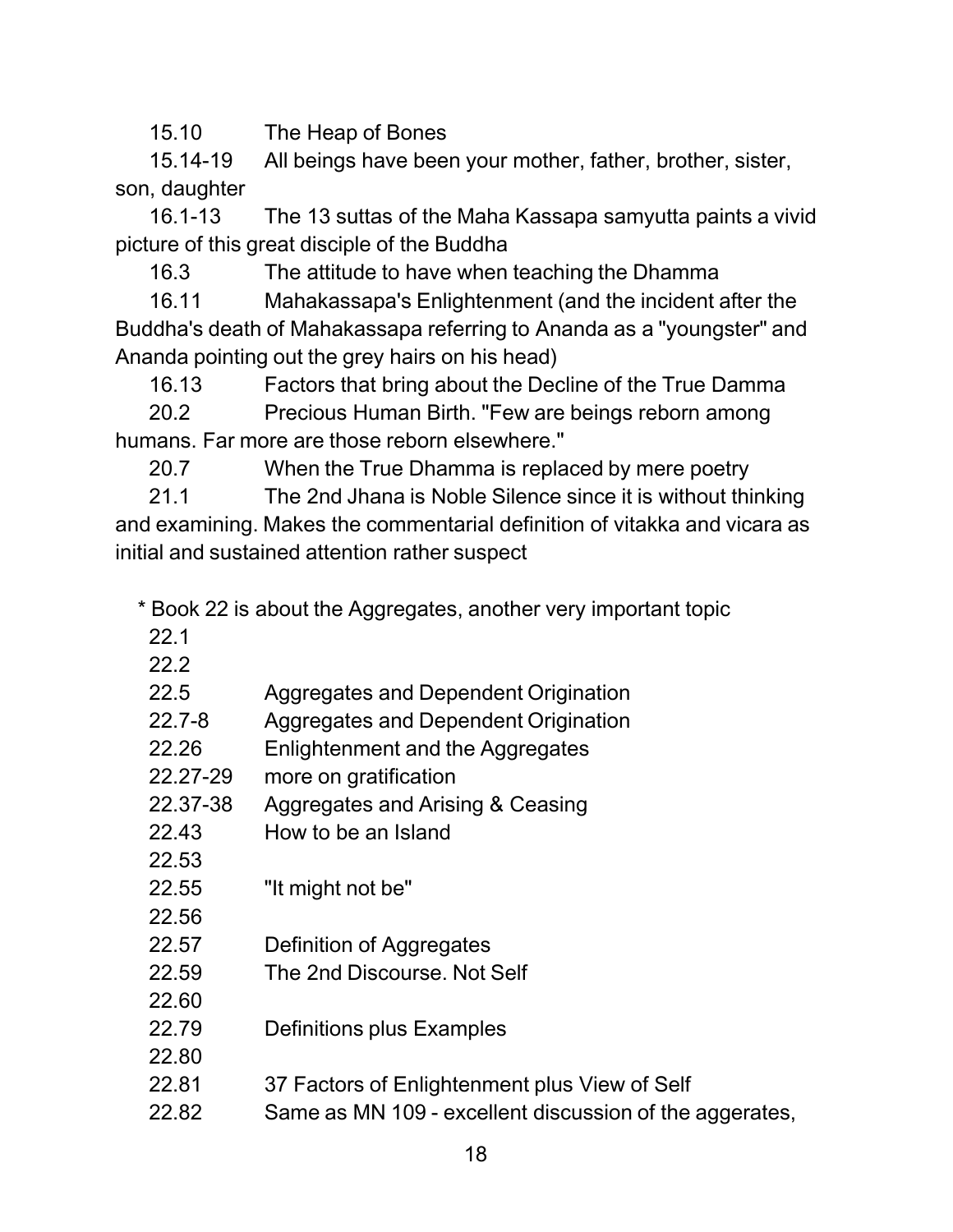clinging, personality view, realization of non-self

22.85 Yamaka holds the view that an arahant is "annihilated, perishes, & does not exist after death." Sariputta sets him straight. See especially Bhikkhu Bodhi's footnote #151 - Yamaka believes "unenlightened beings have a lasting self which transmigrates; an arahant utterly perishes" - a common view among Buddhist today.

22.86 The Buddha. "I make known dukkha and the cessation of dukkha."

22.88 Insight, rather than Concentration, is what matters

22.89 The conceit "I am" lingers for the non-returner like the scent of a flower ligners

22.90 About Channa (Prince Siddhartha's charioteer)

22.94 See 12.15

22.95 Emptiness - Form is like a glob of foam; feeling, a water bubble; perception, a mirage; mental formations, a banana tree; consciousness, a magic trick

22.99 The impermanence of the world; the dog tied to the post, running around and around (the 5 aggregates). See also 22.100

22.101 Practice! 37 Factors of Enlightenment; similes of The Hen, The Adze Handle, The Ship's Rigging

22.102 Arising & Ceasing and How it Works

\* I found only one sutta interesting in books 23 - 34.

23.2 Sandcastles

\* Book 35 contains 248 suttas on the 6 Sense Bases

It is quite instructive to read all 248 in a single sitting (and not that hard to do either due to the many repetitions).

35.28 The 3rd Discourse. The Fire Sermon

35.63-64 Instructions to Ven. Migajala. Sense objects should be experienced without seeking delight, welcoming or holding them

- 35.93 "The Dyad" 6+5
- 35.95 Guarding the Senses Explained
- 35.96 Decline
- 35.97 Guarding the Senses [35.98 = 35.96+35.07]
- 35.103 The Buddha quotes a verse from his teacher Uddaka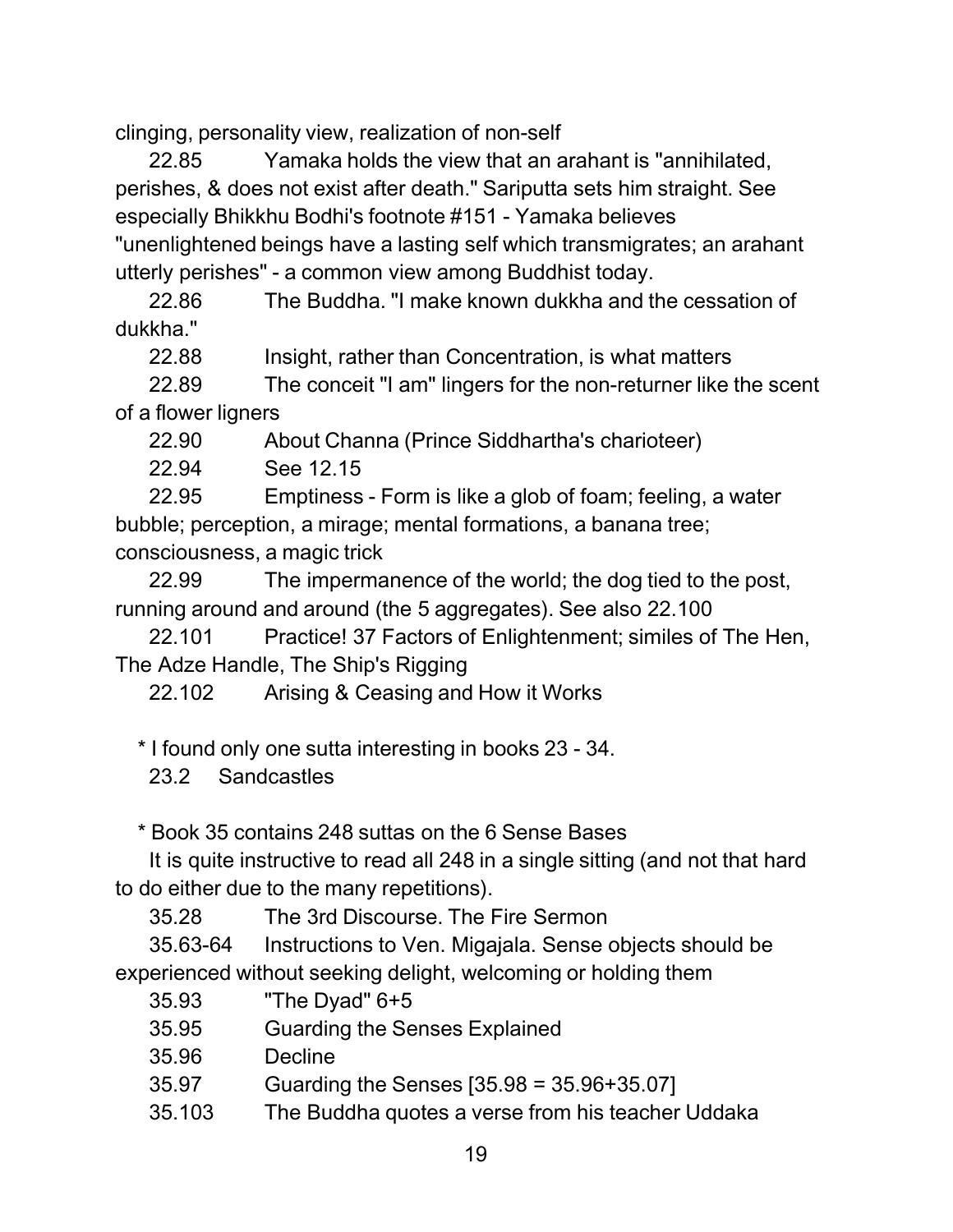Ramaoutta and interprets it in his own way

- 35.127 The Morality Aspects of Training
- 35.134 Guarding the Senses and its Effects
- 35.160 Concentration
- 35.229 The Ocean
- 35.230 Mara's Bait (Fisherman)
- 35.231 Milktree Sap
- 35.232 The Eye is not a Fetter; A Form is not a Fetter
- 35.234 Consciousness is Not Self

35.238 Similie of 4 vipers, 5 enemies, murderous companion, empty village, bandits, great expanse of water, near shore, far shore, raft, making effort, crossed over

35.241 The Simile of the Great Log - attributes needed to reach Nibbana (also at SN 35.242)

35.243 Moggallana theaches the corrupted and the uncorrupted

35.244 (The challenging first sentence is well worth studying.)

35.245 Different Ways of Practice; also the simile of the swift pair of

messengers

35.247 The Simile of the 6 Animals

\* Book 36 teaches us what is really meant by Vedana (and it's not Emotions!).

36.3 Definition of Vedana

36.4 An instructed noble disciple does not sorrow, grieve or lament when experiencing a painful bodily Vedana

- 36.6 The 2 Arrows
- 36.14 The Guest House
- 36.15 Vedana Details
- 36.16-18 About Vedana
- 36.19 Jhanas and more sublime feelings
- 36.21 Kharma and present circumstances cause current Vedana -

i.e. not all one experiences is caused by kharma

- 36.23-26 About Vedana
- 36.31 Worldly & Unworldly Vedana

\* Book 37 discusses powers possessed by women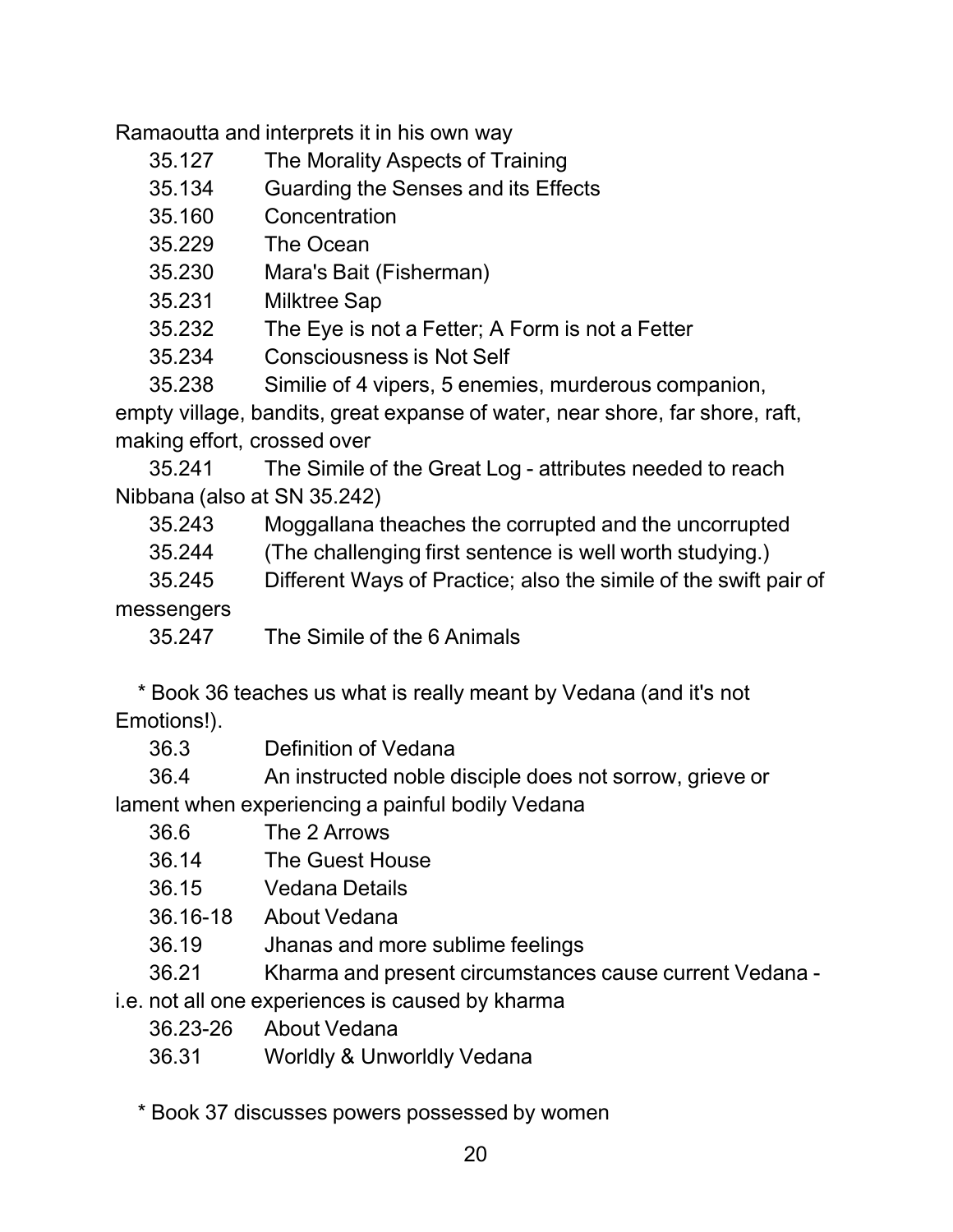It appears the Buddha had great respect for women, unlike the picture sometimes painted by the patriarchy.

\* Various terms are explained in book 38 (book 39 is identical) 38.14 The 3 Kinds of Suffering (dukkha)

\* Book 40 contains discourses with Moggallana

40.1 This sutta uses the word ekaggata in reference to the first jhana (one of only 3 - the other 2 being MN 43 & MN 111); it also makes it clear that vitakka & vicara do not mean "initial and sustained attention" in the context of the jhanas as found in the suttas.

40.9 "by nonattention to all signs, one enters and dwells in the signless concentration of mind."

\* Book 41 is discourses with the householder Citta

- 41.3 How Wrong Views Arise (compare with DN #1)
- 41.6 About Nirodha (the cessation of feeling and perception)
- 41.7 Measureless, Nothingness & Emptiness explained

\* Book 42 contains various discourses given to Headmen

- 42.2 Acting is not Right Livelihood
- 42.3-5 Being a Soldier is not Right Livelihood
- 42.13 A valuable and broad ranging discussion with the headman

Pataliya

\* Book 43 on the Unconditioned had no suttas that caught my attention; However, it does give 32 names for Nibbana.

the unconditioned, the uninclined, the truth, the far shore, the subtle, the very difficult to see, the unaging, the stable, the unintegrating, the unmanifest, the unproliferated (nippapancan), the peaceful, the deathless, the sublime, the auspicious, the secure, the destruction of craving, the wonderful, the amazing, the unailing, the unailing state, Nibbana, the unafflicted, dispassion, purity, freedom, the unadhesive, the island, the shelter, the asylum, the refuge.

\* Book 44 is about Undeclared Points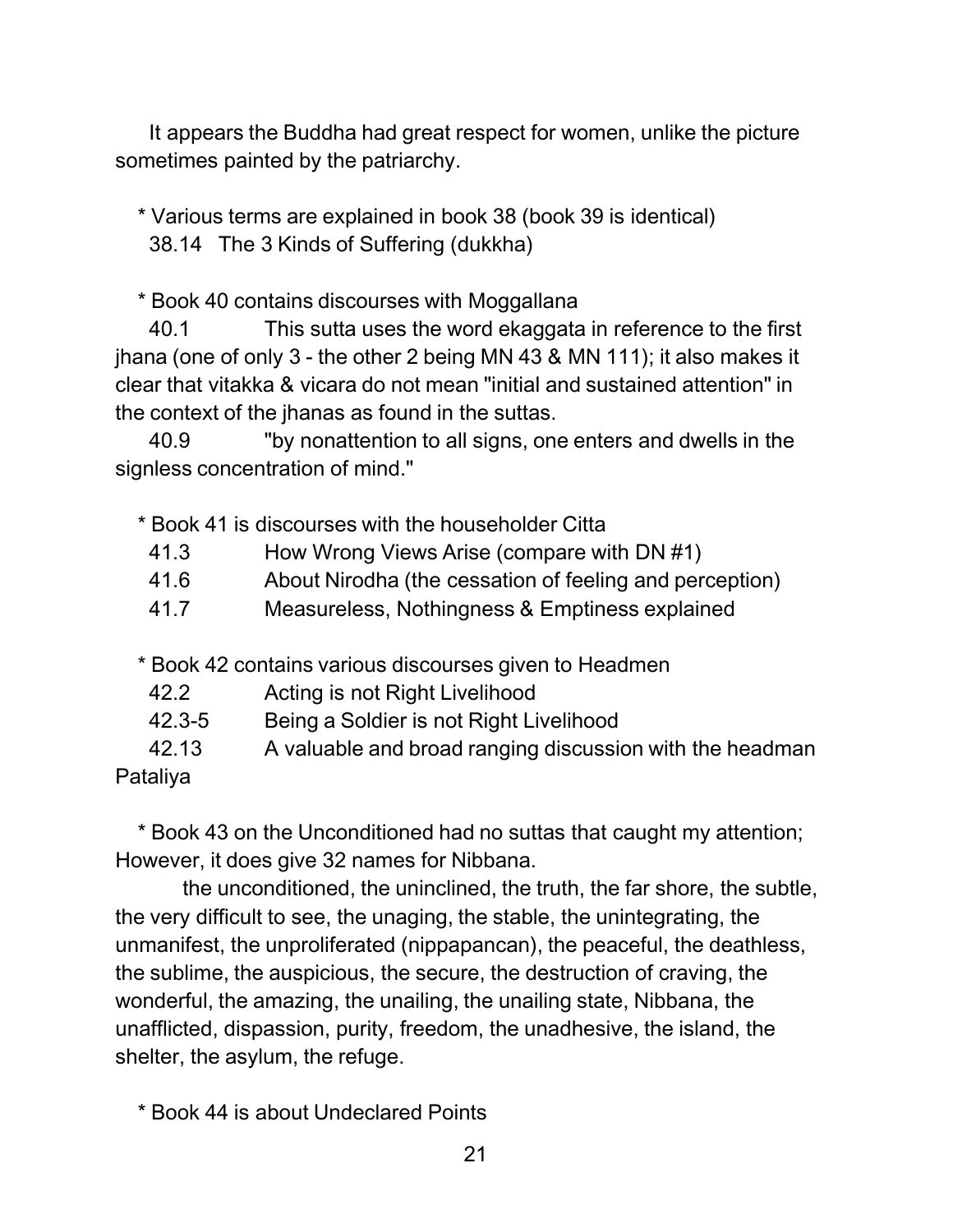44.7,8,9,10,11 Vacchagotta's Questions - very interesting; in 44.10, the Buddha is silent both when asked "is there a self?" and "is there no self?"

\* The Path is discussed in book 45

| 45.2 | Ananda and Half the Holy Life |  |
|------|-------------------------------|--|
|      |                               |  |

45.8 The 8-Fold Path Defined - very important

45.149 Virtue is the foundation for all progress along the Noble 8-

fold Path

| The Guest House<br>45.159 |
|---------------------------|
|                           |

45.165 The 3 Types of Suffering (dukkha) [also at 38.14]

\* Book 46 discussed the Factor of Enlightenment

46.2 Nutriment for the 5 Hindrances and the 7 Factors of Enlightenment

46.3 The 7 Factors of Enlightenment linked together plus the 5 Types of Non-returner

46.4 The 7 Factors of Enlightenment are measureless, perfected, persist and abate for reasons

46.5 The 7 Factors of Enlightenment called that because they lead to Enlightenment

46.6 How to practice Sense Restraint and how this leads to The 7 Factors of Enlightenment

46.11 Moral Conduct (Virtue) is the Foundation

|  |  | 46.14-16 Chanting The 7 Factors of Enlightenment as a cure for |
|--|--|----------------------------------------------------------------|
|--|--|----------------------------------------------------------------|

illness

| IIIII 1699   |                                                          |
|--------------|----------------------------------------------------------|
| 46.31-32     | Diligence as the Root and also Careful Attention         |
| 46.39        | Hindrances strangle life like a parasitic tree           |
| 46.51        | Like 46.2, but much deeper                               |
| 46.53        | The 7 Factors of Enlightenment versus a sluggish or      |
| excited mind |                                                          |
| 46.54        | The 7 Factors of Enlightenment and the 4 Brahma Viharas  |
| 46.55        | The 5 Hindrances and the Pools of Water                  |
| 46.56        | Causes and conditions for having or not having Knowledge |
| and Vision   |                                                          |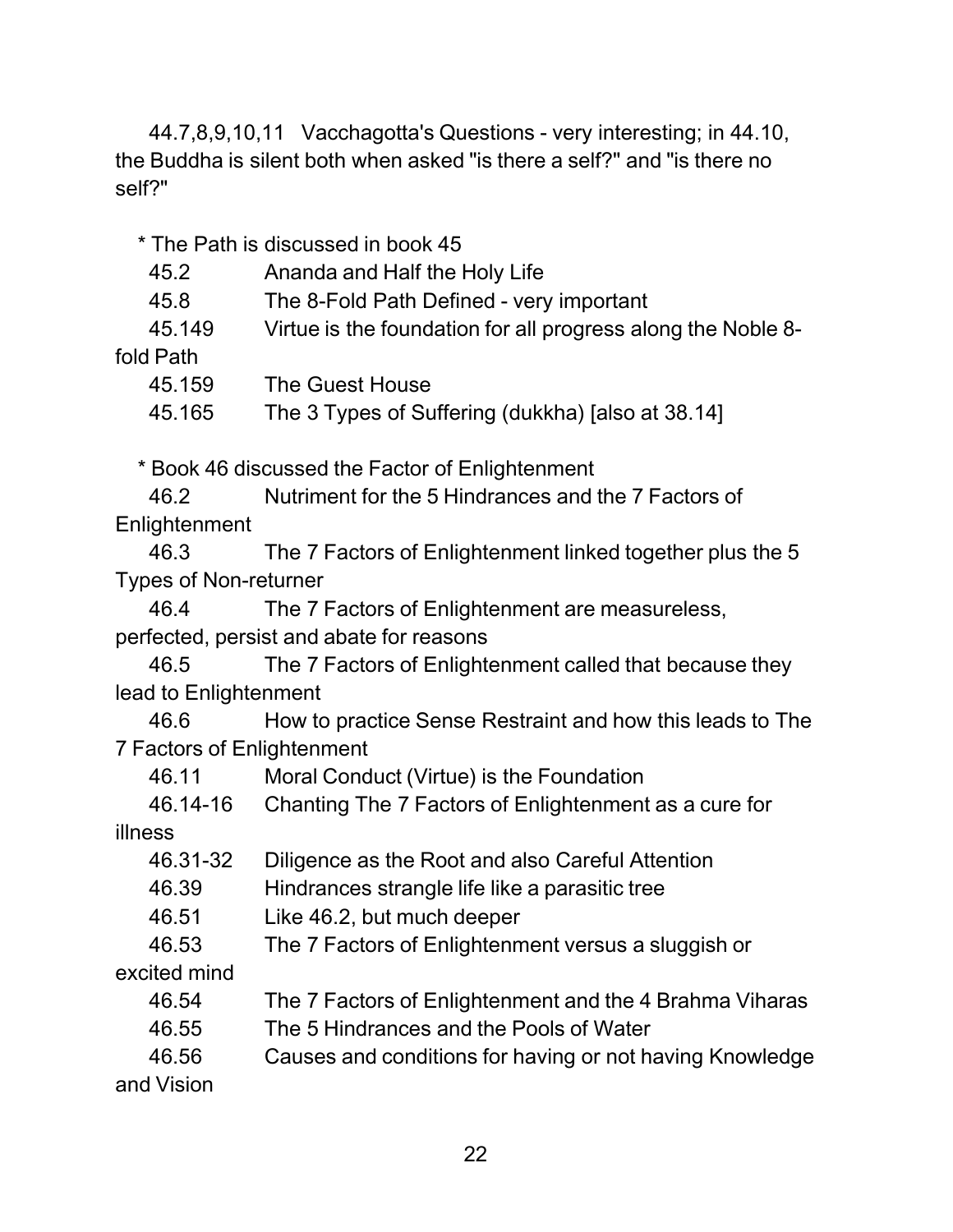\* The Establishment of Mindfulness is discussed in Book 47

47.6 A Jataka Tale. The Hawk and the Quail

47.7 Catching Monkeys (source of the Uncle Remus "Tar Baby"

tale)

47.9 Be an Island (also in DN #16)

47.12 Sariputta's "Lion's Roar" (also in DN #16 and DN #28)

47.13 Sariputta's Death

47.14 After hearing of the deaths of Sariputta and Moggallana, The Buddha says one should "Be an Island"

47.19 The Acrobats. Protecting oneself and others via the 4 Foundations of Mindfulness

47.20 A brilliant simile on the meaning of Mindfulness. Beautiful girl, jug of oil & a sharp sword

47.35 Clear Comprehension and Feelings, Thoughts & **Perceptions** 

\* Book 48 discusses the Faculties

| The 5 Faculties |
|-----------------|
|                 |

- 48.9 The 5 Faculties explained in a different way
- 48.10 48.9 plus the standard definition of the 5 Faculties
- 48.15 5 Types of Non-returner (see also 48.66, 51.26, 54.5 &

55.25)

| 48.24 | 5 Types of Non-returner + 3 Types of Stream Enterer |
|-------|-----------------------------------------------------|
|-------|-----------------------------------------------------|

- 48.36 5 Other Faculties with definitions
- 48.40 5 Other Faculties and the Jhanas [questionable logic(!)]
- 48.41 The Buddha is subject to aging
- 48.43 The 5 Faculties are the same as The 5 Powers
- 48.50 How The 5 Faculties work to bring Liberation
- 48.51 Wisdom is the Chief (most important) [also 48.52, 54, 55,

67-70]

\* Books 49 & 50 Right Striving and The Powers - but not much of interest

\* The Bases for Spiritual Power are the subject of Book 51

51.10 The strange story of Ananda not asking the Buddha to live 100 years [also in DN #16]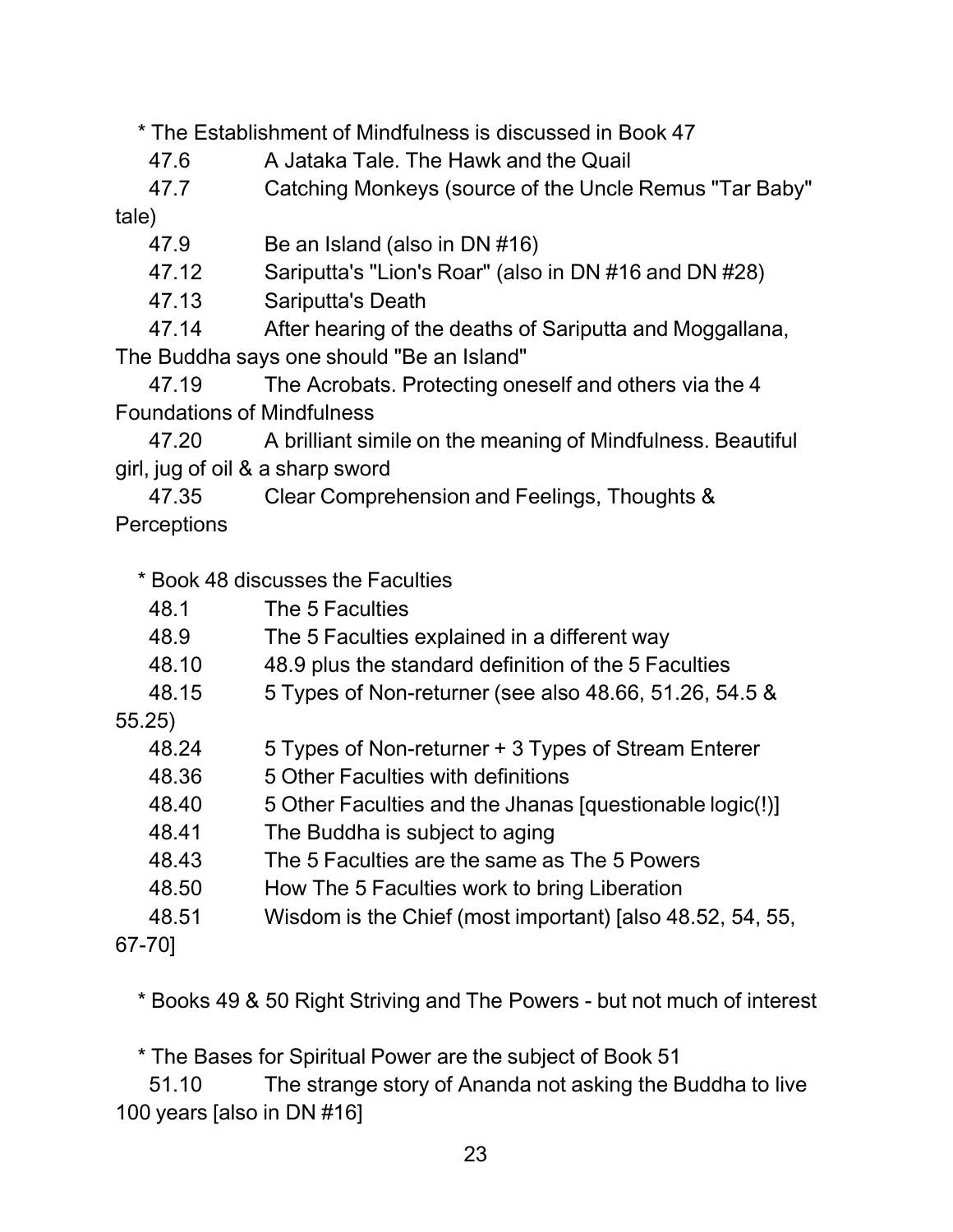51.11-12 The 4 Bases of Power lead to development of the magical powers

| 51.15 | Wise Wishes                     |
|-------|---------------------------------|
| 51.20 | Details of the 4 Bases of Power |

\* Book 52 contains Discourses with Anurudda

52.1 Mindfulness, arising & ceasing, internal & external

\* Book 53 has some information about The Jhanas

53.1 The 4 Jhanas defined and that they lead one towards Nibbana

\* Book 54 has discourses on Mindfulness of Breathing

54.1 One thing when developed is of great benefit. Mindfulness of Breathing [also in MN #118]

54.8 Mindfulness of Breathing leads to Jhanas and to Insights

54.9 Monks hear discourse on foulness of the body; many commit suicide; Ananda requests discourses on Mindfulness of Breathing instead of foulness

54.10 Mindfulness of Breathing fulfills the Four Foundations of Mindfulness [also in MN #118]

54.13 Contains much of the material from MN #118

\* Book 55 talks about Stream Entry

55.1 Better to be a Stream Enterer than a World ruling Monarch

55.3 Dighavu Sutta: 6 things that partake of true knowledge: contemplating impermanence in all formations, perceiving dukkha in all that is impermanent, perceiving non-self in all that is dukkha, perceiving abandonment, perceiving fading away, perceiving cessation

55.6 4 factors of Stream Entry

55.7 Do unto others as you would have them do unto you

55.8&10 Also in DN #16

55.37 How a lay follower is accomplished in various ways

55.39 Stream Entry factors for a lay woman (cf. 55.6 - same factors as for a lay man)

55.50 4 factors for Stream Entry: association with superior persons, hearing the true Dhamma, careful attention, practice in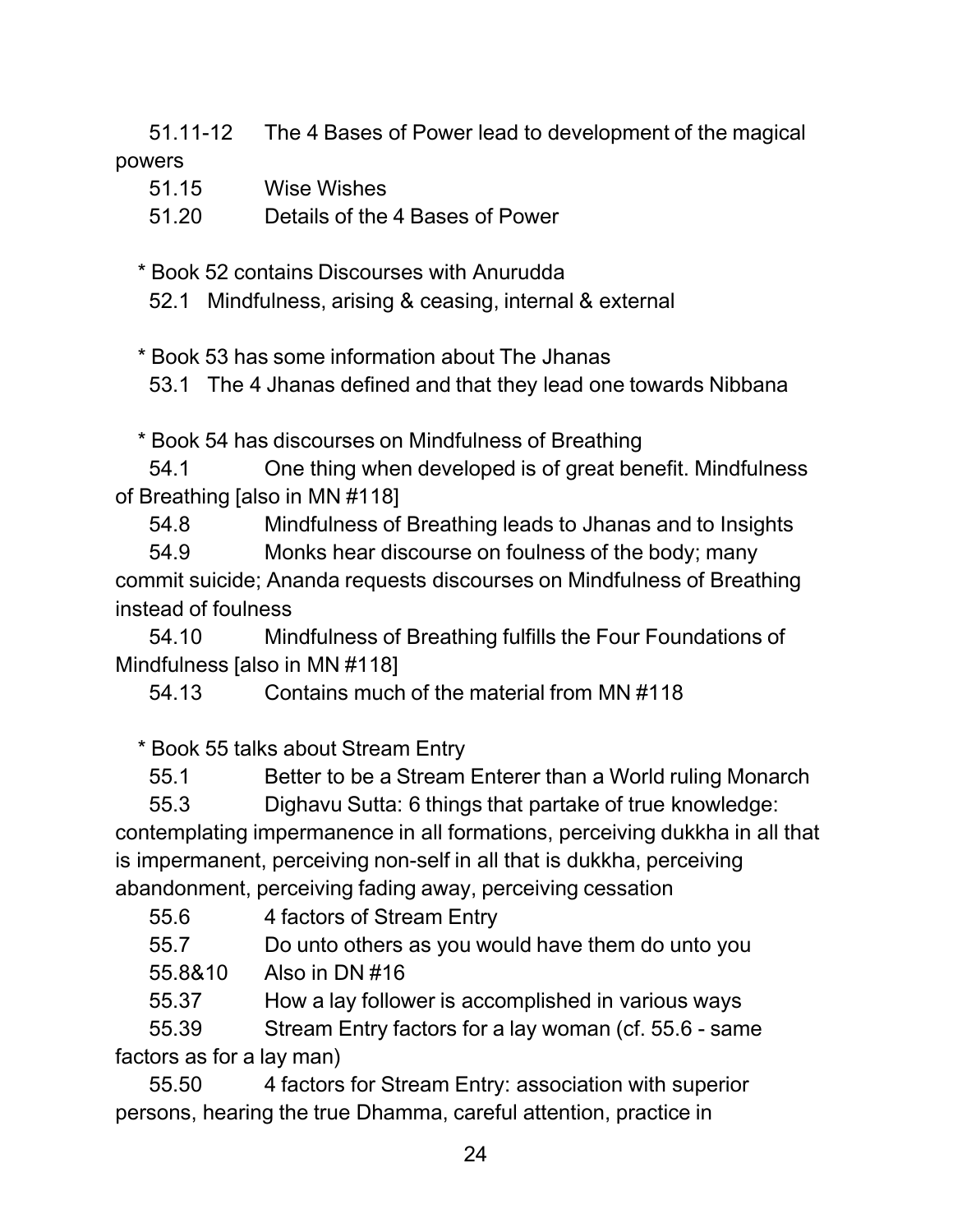accordance with the Dhamma (see also 55.55-74)

- \* Book 56 discusses The 4 Noble Truths
	- 56.1-2 What to do
	- 56.7-10 What not to do
	- 56.11 The 1st Sermon. Setting in Motion the Wheel of Dhamma
	- 56.21 Also in DN #16
	- 56.31 A Handful of Leaves
	- 56.34 Practice like your hair is on fire
	- 56.42,43&46 A short version of Dependent Origination
	- 56.47-48 Precious Human Birth. The simile of the turtle and the yoke
	- 56.49-60 A Stream Enterer has much less Dukkha than a non-stream

enterer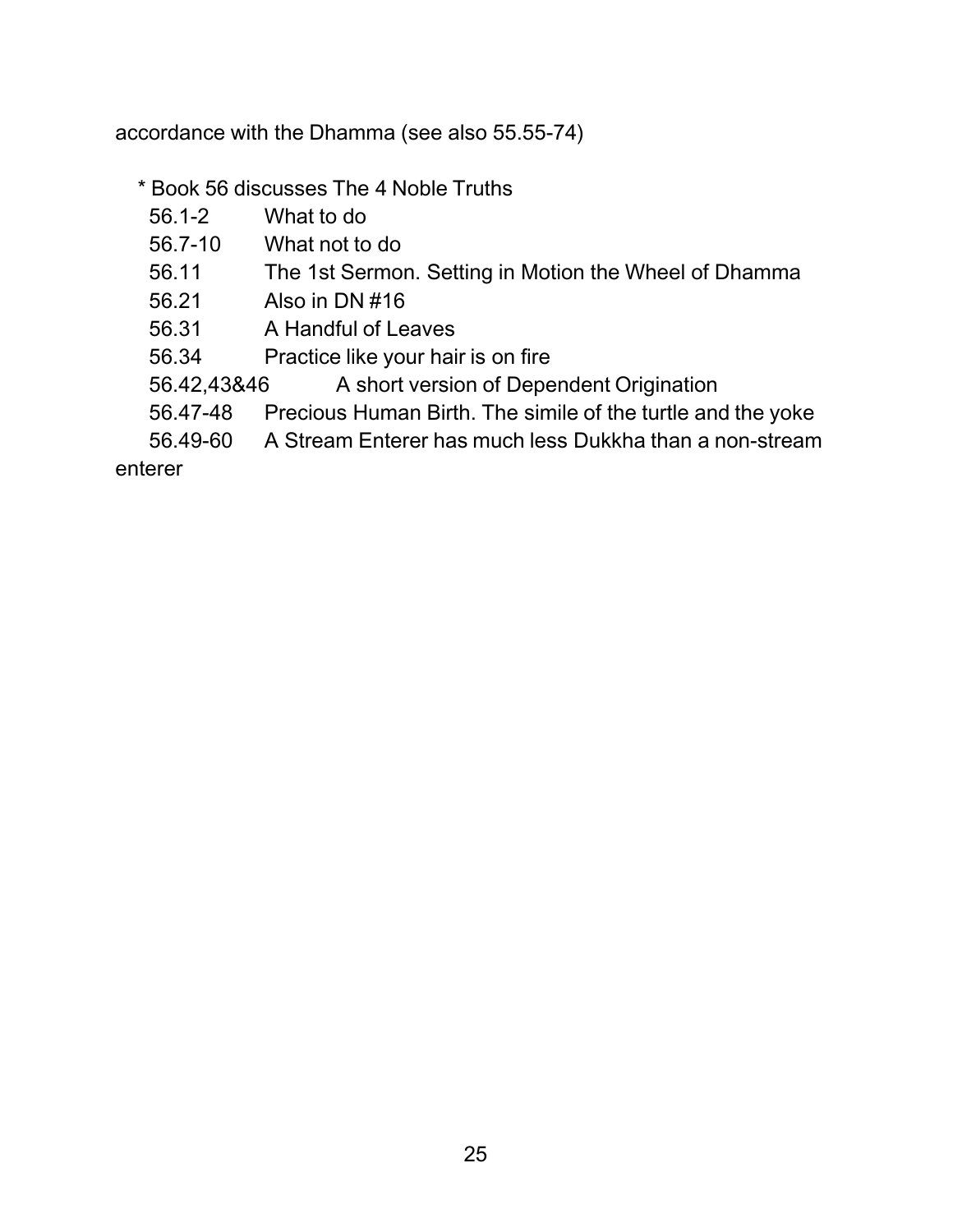# Study Guide to the Anguttra Nikaya

An on-line version of the complete Anguttra Nikaya, translated by Sister Upalavanna, is available from the metta.lk/tipitaka website.

The Anguttara Nikaya, the fourth division of the Sutta Pitaka, consists of several thousand suttas arranged in eleven books (nipatas) according to numerical content. At first glance this may seem a rather pedantic classification scheme, but in fact it often proves quite useful. For example, if you dimly recall having heard something about the five subjects worthy of daily contemplation and you'd like to track down the original passage in the Canon, a good place to begin your search is the Book of the Fives in the Anguttara.

What follows is a list, with a single line of notes, of the suttas I found the most interesting and helpful while reading the Anguttra Nikaya:

 $I v 9.10$ ;

I vi 1,2 the Luminous Mind - see especially this note

I vi 6,7 Mind is the forerunner of both the wholesome & the unwholesome

I vi 9 importance of diligence

I xv 1-3 right view and the 3 characteristics

II  $i$  5 (bio) don't be content with good mindstates, have unremitting diligence

 $II$  i 9 the 2 Guardians of the world

II iii 1 the fools and the wise - seeing transgressions and forgiving transgressions

II iii 10 how tranquility (samatha) and insight (vipassana) function together to uproot passion and ignorance

II iv 1-2 Gratitude; Repaying one's parents

- III 25 3 types of persons
- III 32 No I-making, mine-making or conceit; references Sn 1106-7
- III 33 Karmma: Bad actions ripen, Good actions don't ripen; rebirth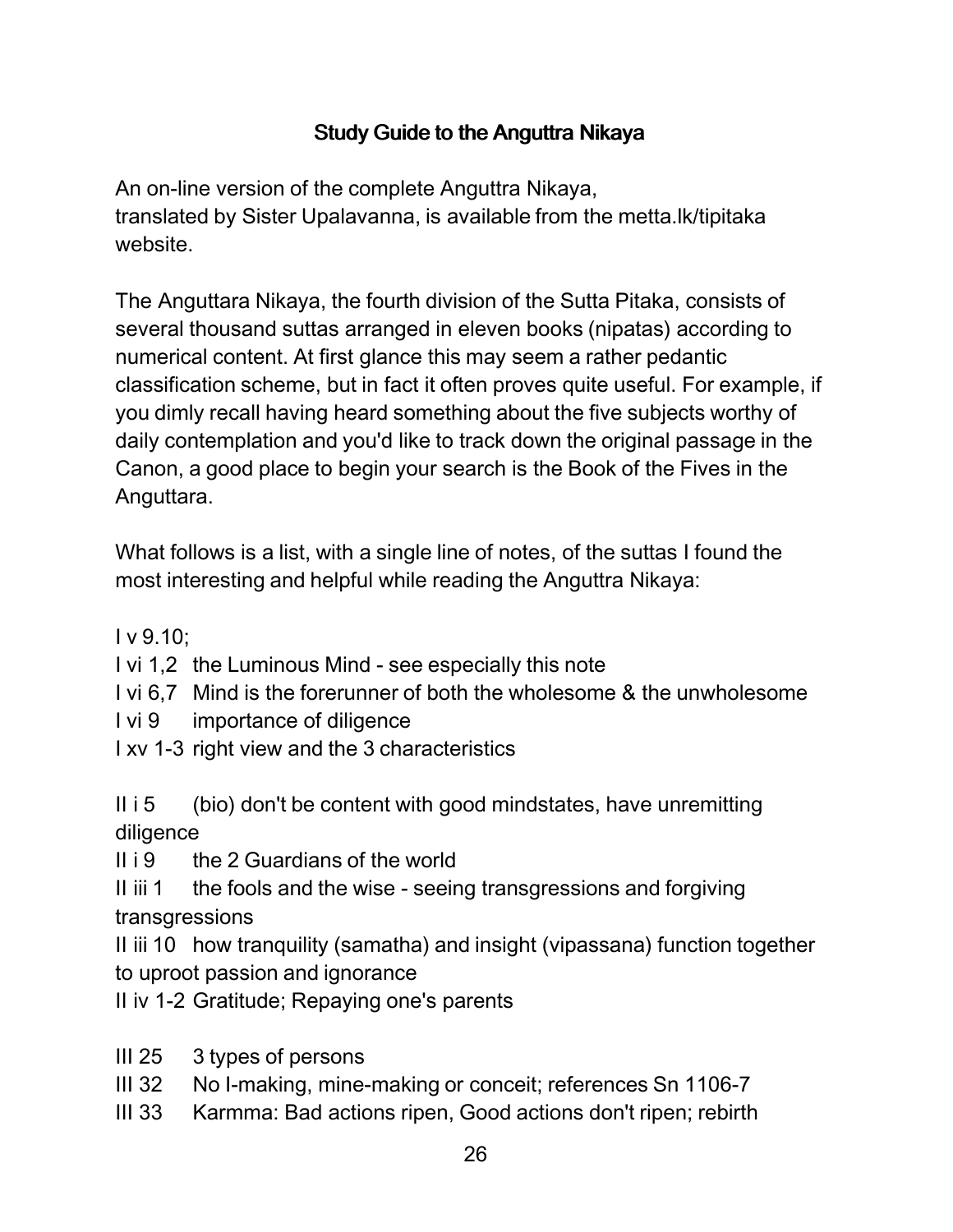(ripening) can take place in this life, the next life or a future life

III 35 The 3 messengers: old age, sickness and death

III 38 (bio) 3 palaces plus old age, sickness and death

III 47 Conditioned and Unconditioned

III 57 Vacchagotta - giving

III 60 Miracle of Instruction; Benefiting others via the holy life; Also on miracles: "miracle of psychic power (the miracle of telepathy) ... is a miracle experienced only by him who does it; it belongs only to him who does it. It seems to me to be of the nature of an illusion."

III 61 The 4 Noble Truths are equivalent to Dependent Origination; dukkha is caused by ignorance

III 65 The Kalama Sutta

III 68 Greed, Hatred and Delusion

III  $70$  the Roots of the Uposatha - 8 precepts, etc.

III 71 the drawbacks of greed, hatred and delusion

III 76 Kamma leads to becoming

III 83 If 250 precepts are too many for you, train in heightened virtue, heightened mind (concentration) & heightened wisdom

III 93 you can't force results

III 99 The Salt Crystal; "Why do bad things happen to good people?"

III 100:  $9-15$  the need to balance concentration, energy and equanimity

III 101: 1 & 2 Gratification, Danger, Escape

III 129 No Secrets

III 130 & 131 2 suttas about Anurudddha, including instructions from Sariputta that helped him to become Enlightened

- IV 21 (bio) Reverence for the Dhamma
- IV 24 non-dual: there is no seen, there is no seer
- IV 36 (bio) Dana will you be a deva?
- IV 41 4 Developments of Concentration; references Sn 1048
- IV.42 4 ways of answering a question

IV 45 "...within this fathom-long body, with its perception & intellect, ... there is the cosmos..."

IV 77 the 4 imponderables: range of a Buddha, range of a person in jhana, threads of kamma, origin of the world

IV 96, 99 Living for one's own good and for anothers - early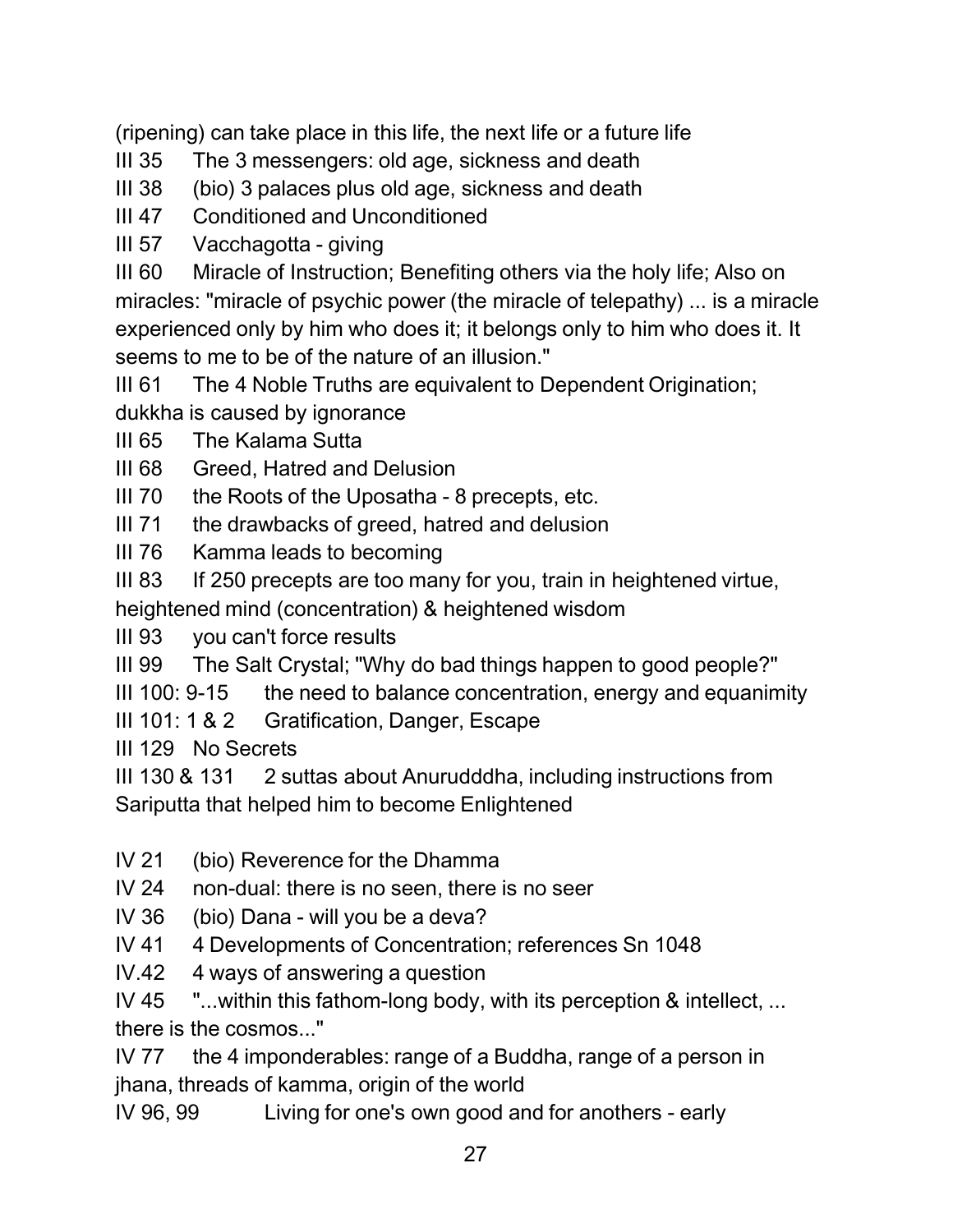Bodhisattva idea

- IV 113 The horse whip
- IV 192 knowing a person's traits
- IV 198 short version of the Graduated training
- IV 232 4 kinds of Kamma
- IV 246 The Growth of Wisdom
- V 14-15 The 5 Powers
- V 25 5 Helpers of Right View
- V 49 on Grief see especially the verses at the end of this sutta
- $V$  51 the 5 hindrances with river simile
- V 53 5 factors for exertion
- V 57 The 5 Daily Reflections
- V 73-74 Practice! Don't just learn and teach
- V 75-76 the battle to guard celibacy; short version of graduated training
- V 77-80 77: dangers of living in the wilderness; 78: dangers of society and sangha;
- 79: more dangers (including flowery poems [Rumi poems in Dharma talks?])
- V 121 advice to a sick monk; sickness and spiritual practice
- V 129 5 deeds leading directly to hell
- V 159 How to teach the Dhamma
- V 161 Removing Grudges

V 177 5 wrong livelihoods: Business in weapons, in living beings, in meat, in intoxicants, and in poison

V 193 5 Hindrances and the 5 similes of water

V 198 Right Speech has 5 Qualities: spoken at the right time, in truth, affectionately, beneficially, with a mind of loving-kindness

V 202 5 rewards of listening to dhamma. (Teachers: do your dhamma talks generate these?)

VI 19 & 20 2 suttas on mindfulness of death

VI 50 Sense control, virtue, concentration, wisdom, disenchantment, dispassion

VI 53 diligence is the one thing, developed and made much that reaches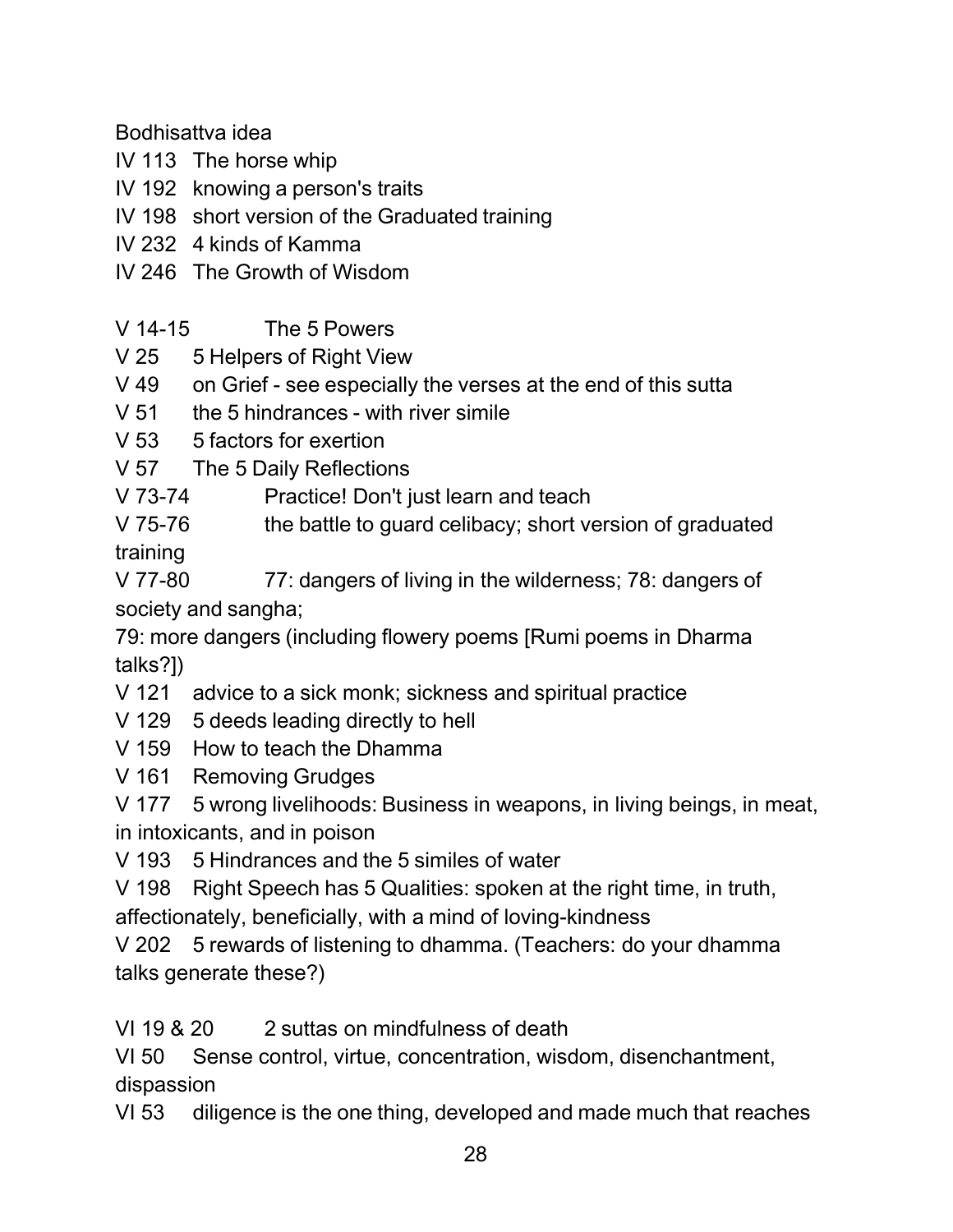up to the good, both here & now and here after

VI 55 The Similes of the Lute

VI 63 Penetrative Exposition: Sensuality, vedana, perception, asava, karma ("It is volition that I declare to be kamma"), dukkha all should be known

VI 65,66,

76,77 Qualities needed for the supermundane

VI 88 6 obstructions to practice due to not listening well

VI 96 6 Rarities: appearance of a Tathagata, appearance of a Dhamma teacher, born where the Dhamma is available, unimpaired physical & mental faculties, absence of stupidity & dullness

VII 6 & 7 7 Treasures

VII 11 & 12 7 obsessions (or latent tendencies)

VII 46 7 Perceptions - cf. Progress of Insight

VII 49 7 reasons for giving

VII 56 7 reasons why the Dhamma declines

VII 58 Dealing with Drowsiness

VII 60 7 disadvantages to being angry

VII 64 seven qualities that make one a respectable and honorable

individual - and able to approach the dhamma

VII 67 Necessity of Mental Cultivation

VII 70 Teaching of ancient teacher Araka: "Life is short; do good, live a pure life." The Buddha adds "Practice!"

VII 80 The Buddha explains how to recognize authentic teachings of Dhamma

VIII 1 The 8 Benefits of Metta (see also AN XI 16)

VIII 2 Supporting conditions for wisdom

VIII 5 The 8 Worldly Conditions in brief: loss & gain, fame & ill fame, praise & blame, pleasure & pain

VIII 6 The 8 Worldly Conditions & how to work with them

VIII 7 & 8 Devadatta & The 8 Worldly Conditions

VIII 19 Dhamma is like the Ocean

VIII 26 To Jivaka: how a lay follower can best work for the welfare of others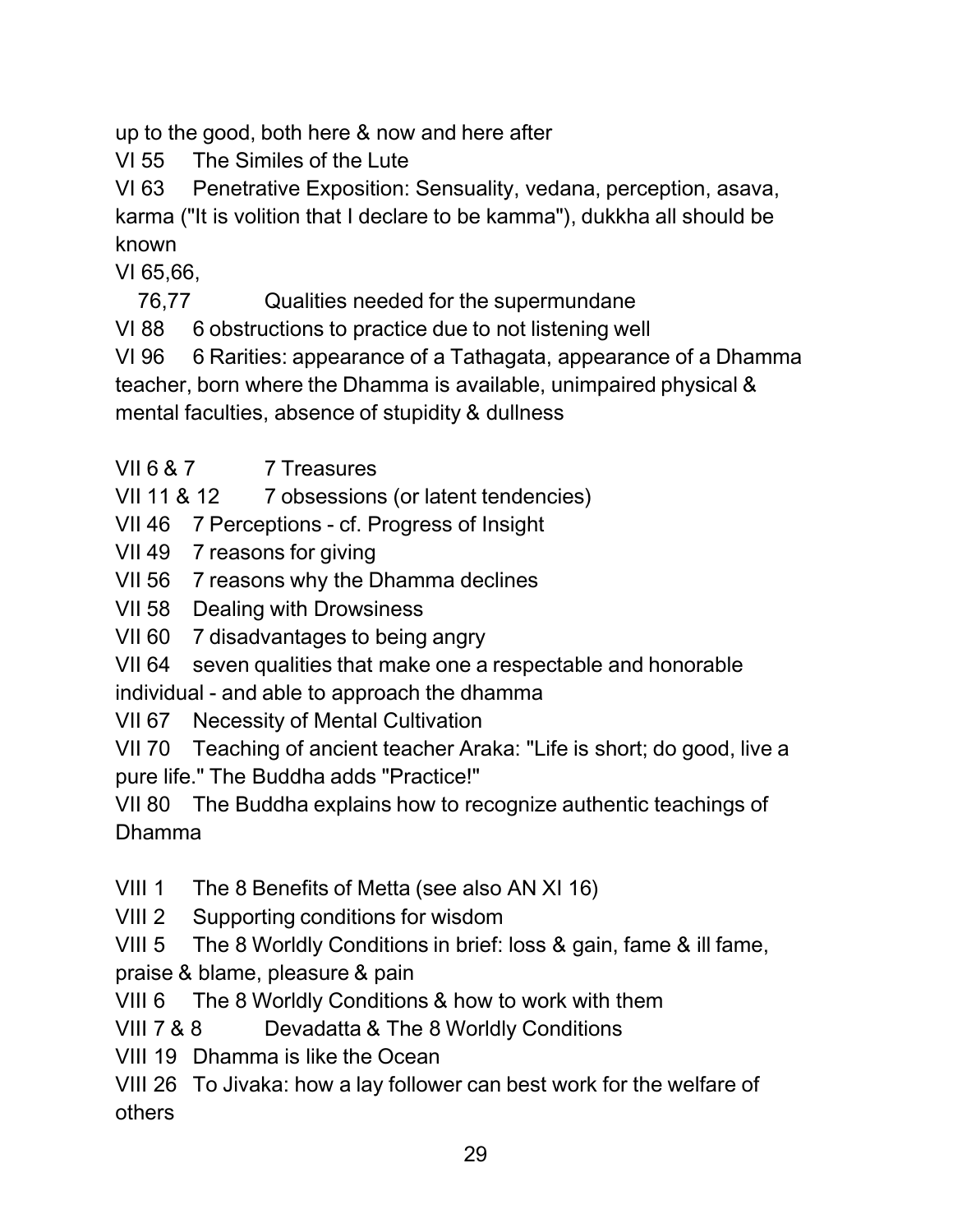VIII 30 Anaruddha and 8 Great Thoughts

VIII 31,33,35 Giving

VIII 51 The traditional story of the founding of the nuns' order

VIII 53 Instructions to Mahapajapati Gotami (the Buddha's foster mother)

VIII 54 Advice to a layman

VIII 63 metta, karuna, mudita, and upekkha and the four foundations of mindfulness as a basis for concentration practice

VIII 73,74 Mindfulness of Death; simile of "hair on fire" in #74

 $IX 3$  9 things to do to bring the mind towards liberation

IX 5 4 Powers; Freed from 5 Fears; includes "Dhamma is the best gift"

IX 29 9 factors that arouse anger

IX 36 Using the aggregates of the Jhanas as a basis of insight (cf. MN 111 & 121)

IX 41 the long road of meditation practice that culminates in Awakening begins with appreciating the value of renunciation; perfecting the jhanas leads to Awakening

X 6 & 7 Meditative Experience of Nibbana

X 11 one should nave 5 factors & live in a dwellings endowed with 5 factors

X 13 the 10 fetters that bind us

X 15 Heedfulness/Diligence is foremost of skillful qualities

 $X$  60 the 10 Perceptions - an interesting list which include the 16 steps of Mindfulness of Breathing

X 61,62 Associating with good people is the basis of hearing the true Dhamma

X 69 10 suitable topics of conversation

X 70 10 recommended topics of conversation

X 72 the 10 thorns, including: To one in 1st jhana, sounds are a thorn

X 76 The Prerequisites for Stream Entry and Enlightenment

X 93 Anathapindika instructs a group of non-Buddhist wanderers on the nature of Right View: Dependent Origination

X 95 Will all beings attain liberation?

X 96 The 10 undeclared points are simpily speculations

X 176 To Cunda the silversmith: 10 right actions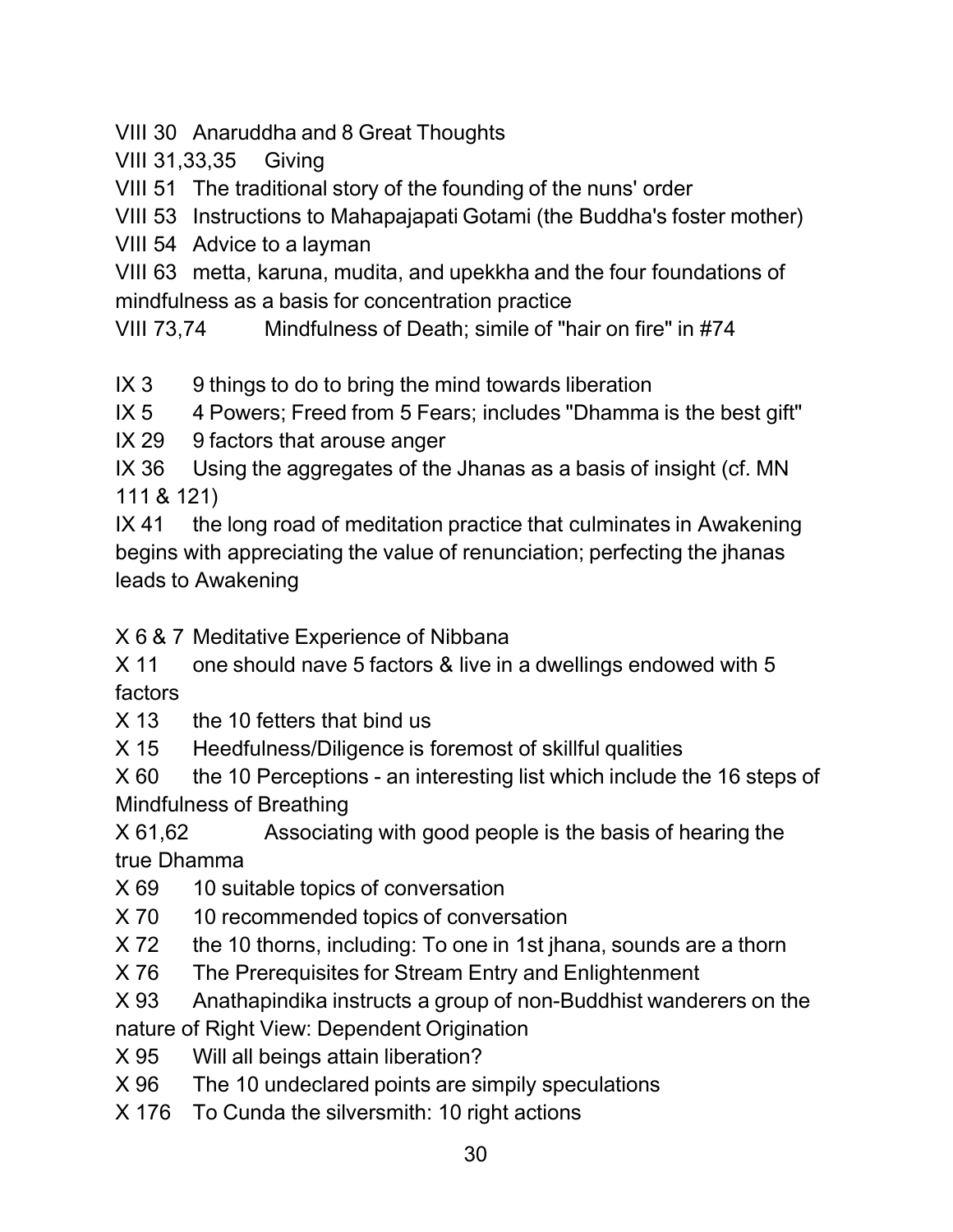X 206 The 1st 4 Precepts in detail

X 208 The 4 Sublime Emotions can lead to 3rd stage of enlightenment

XI 1 cf SN 12:23 and the Progress of Insight

XI 2 cf SN 12:23 and the Progress of Insight; "there is no need for an act of will"

XI 10 Meditate without "perception" of the meditation object - just experience it

XI 12 & 13 the 6 Recollections - see the Vissudhimagga for later details

XI 16 The 11 Benefits of Metta (see also AN VIII 1)